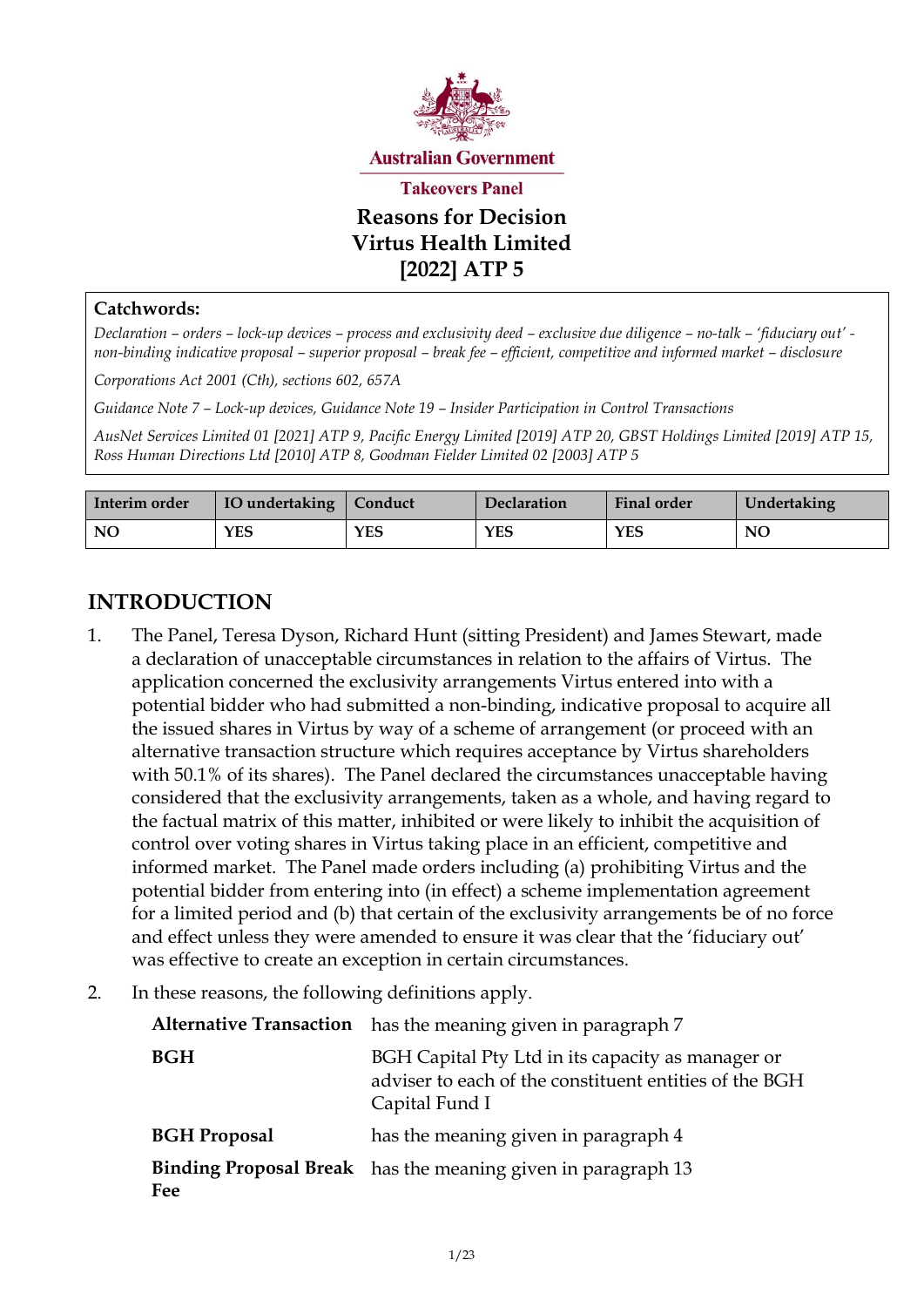### **Reasons – Virtus Health Limited [2022] ATP 5**

| CapVest                                       | CapVest Partners LLP                                                                                                                   |
|-----------------------------------------------|----------------------------------------------------------------------------------------------------------------------------------------|
| CapVest Proposal                              | has the meaning given in paragraph 7                                                                                                   |
| <b>Competing Proposal</b>                     | is defined in the Process Deed and includes any<br>transaction under which a person other than CapVest<br>acquires control over Virtus |
| <b>Competing Proposal</b><br><b>Break Fee</b> | has the meaning given in paragraph 14                                                                                                  |
| Data Room Open Date                           | has the meaning given in paragraph 8                                                                                                   |
| <b>Diligence Period</b>                       | has the meaning given in paragraph 13                                                                                                  |
| <b>End Date</b>                               | has the meaning given in paragraph 14                                                                                                  |
| Exclusivity<br>Arrangements                   | the exclusivity arrangements set out in the Process Deed,<br>as summarised in paragraphs 8 to 15                                       |
| <b>Exclusivity Period</b>                     | has the meaning given in paragraph 8                                                                                                   |
| <b>Fiduciary Out</b>                          | has the meaning given in paragraph 12                                                                                                  |
| Non-Public<br><b>Information Provision</b>    | has the meaning given in paragraph 15                                                                                                  |
| <b>Process Deed</b>                           | the Process Deed between CapVest and Virtus<br>announced by Virtus on 20 January 2022                                                  |
| <b>Scheme</b>                                 | has the meaning given in paragraph 7                                                                                                   |
| <b>Virtus</b>                                 | Virtus Health Limited                                                                                                                  |

# **FACTS**

- 3. Virtus is an ASX listed company (ASX code: VRT). Virtus is a healthcare services company which provides assisted reproductive technology.
- 4. On 14 December 2021, Virtus announced that:
	- (a) it had received an unsolicited, non-binding indication of interest from BGH to acquire all the issued shares in Virtus by way of scheme of arrangement at \$7.10 cash per share (**BGH Proposal**) and
	- (b) BGH had acquired a 9.99% interest in Virtus, held by Oceania Equity Investments Pty Ltd, a related entity of BGH, and had entered into a total return swap with UBS that was yet to settle, representing a further 10% interest in Virtus.
- 5. On 17 December 2021, representatives of BGH met with a representative of Virtus in order to present further detail in relation to the BGH Proposal.
- 6. On 22 December 2021, a representative of Virtus informed BGH that Virtus would consider the BGH Proposal and reconnect with BGH in mid-January 2022. However,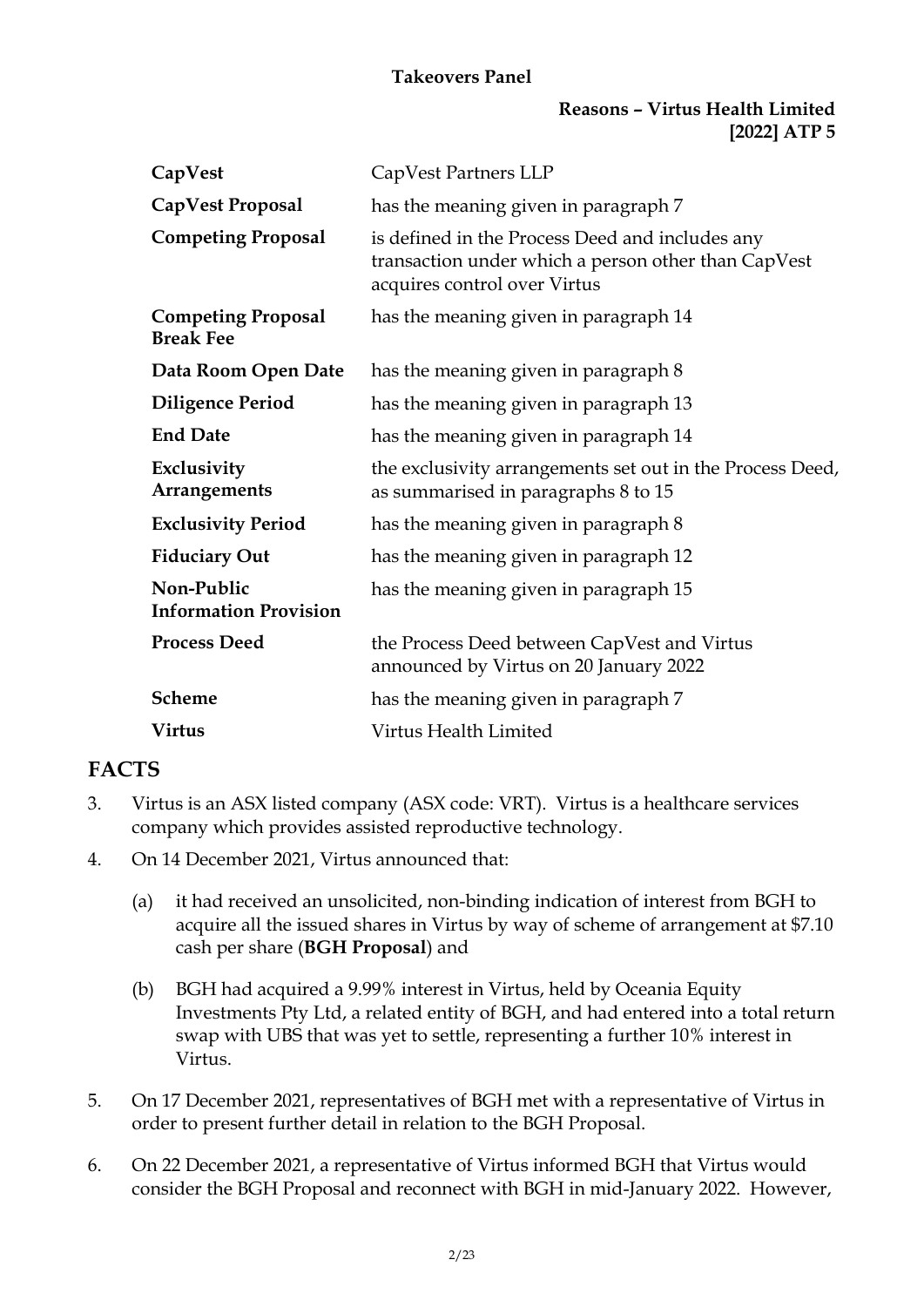# **Reasons – Virtus Health Limited [2022] ATP 5**

Virtus did not revert to BGH with any further material communications in relation to the BGH Proposal.

- 7. On 20 January 2022, Virtus announced that it had:
	- (a) received a non-binding, indicative proposal from CapVest (**CapVest Proposal**) to acquire all the issued shares in Virtus by way of a scheme of arrangement at \$7.60 cash per share (**Scheme**), or "*an alternative transaction structure which only requires acceptance by 50.1% of Virtus shareholders, such as an off-market takeover bid with a 50.1% minimum acceptance condition, offering \$7.50 cash per share*" (**Alternative Transaction**) and
	- (b) entered into the Process Deed with CapVest, attached to the announcement.
- 8. The Process Deed provides for an exclusivity period, which applies from the date of the Process Deed "*to the date that is 40 Business Days after the Data Room Open Date*" (**Exclusivity Period**). The Data Room Open Date is defined in the Process Deed to mean "*the first Business Day after the date on which Virtus gives notice to CapVest in accordance with clause 2.4(a) and such data room is open and made available to CapVest*" (**Data Room Open Date**).
- 9. The Process Deed contains a number of exclusivity arrangements that apply during the Exclusivity Period, including:
	- (a) no shop, no-talk and no due diligence provisions
	- (b) a notification obligation
	- (c) a matching right and
	- (d) an information pass through provision.
- 10. Under the notification obligation (clause 4.11 of the Process Deed), Virtus must "*promptly, and in any event within 1 Business Day of the approach*" notify CapVest if it receives an approach with respect to a Competing Proposal and must disclose to CapVest:

"*(i) the fact that the approach has been made;* 

*(ii) all material terms and conditions of, and the nature of, the Competing Proposal, including as to value and price;*

*(iii) the details of the person making the approach (and if different, details of and the identity of the proposed bidder or acquirer), the material terms of the Competing Proposal and any material updates to the proposal, to allow Virtus to properly exercise its right under clause 4.9 [Matching or superior CapVest proposal]*".

11. The matching right is set out in clauses 4.8 and 4.9 of the Process Deed. Under clause 4.8, before Virtus can enter into any legally binding agreement to give effect to any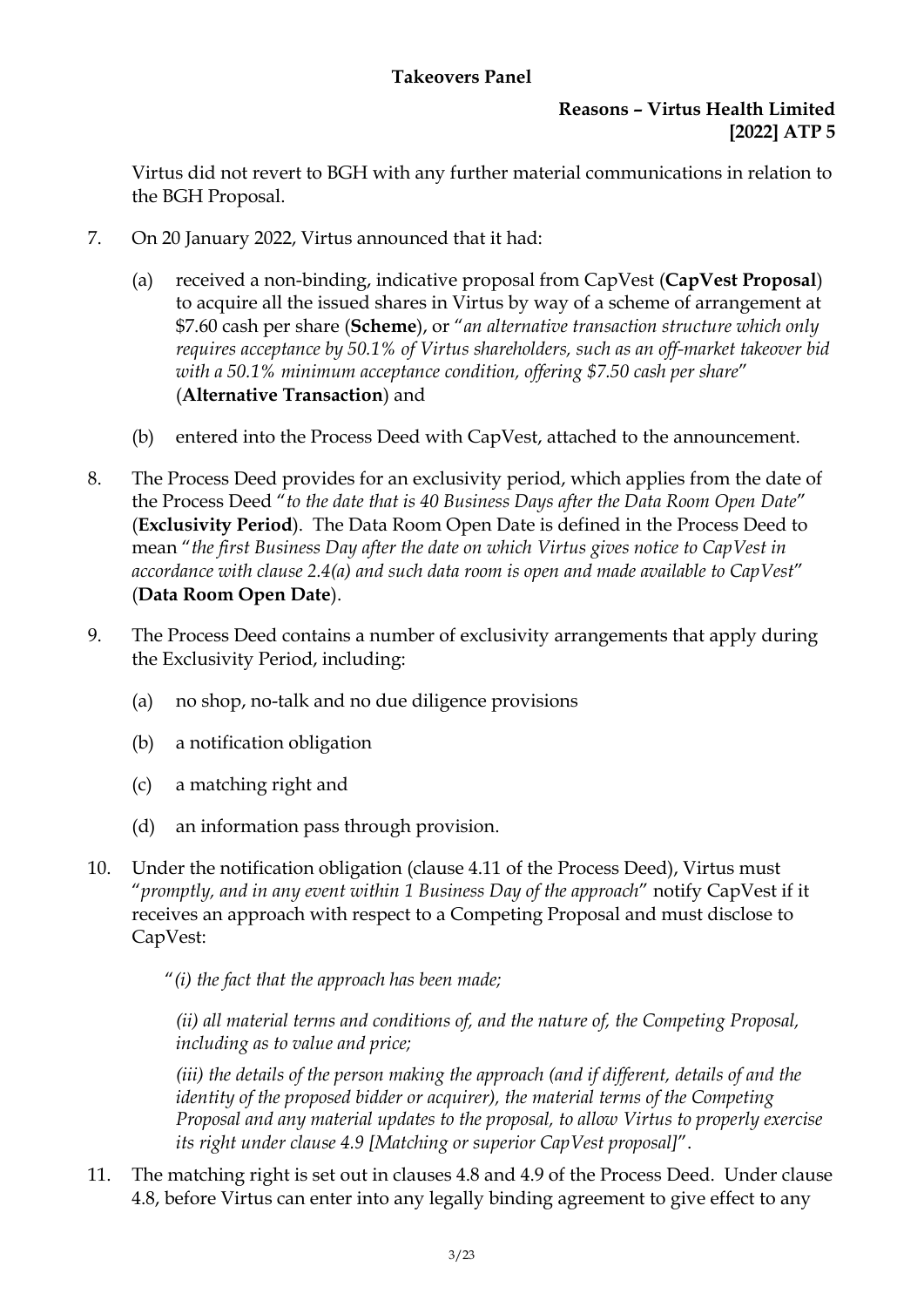#### **Reasons – Virtus Health Limited [2022] ATP 5**

Competing Proposal, it must have complied with its notification obligation under clause 4.11 and "*Virtus must give CapVest (or any of its Affiliates) until the Cut Off Date to provide a matching or superior proposal to the terms of the Competing Proposal, and the Virtus Board must not publicly recommend, endorse or support a Competing Proposal prior to the Cut Off Date*". The Cut Off Date is defined as being 5 business days after the date of the provision of such information. The Process Deed further provides that each successive modification of any Competing Proposal "*will constitute a new Competing Proposal for the purposes of the requirements under this clause 4.8 and clause 4.11*". The matching right also operates so that, if CapVest provides a counterproposal to Virtus, Virtus must procure that the Virtus board will determine whether, "*acting reasonably and in good faith, the CapVest Counterproposal would provide an equivalent or superior outcome to Virtus shareholders as a whole compared with the Competing Proposal*" and notify CapVest of such determination within 2 business days. If the Virtus board determines that is the case, then "*for a period of 3 Business Days after Virtus delivers to CapVest the notice referred to in clause 4.9(a), Virtus and CapVest must use their best endeavours to agree the transaction documentation required to implement the CapVest Counterproposal as soon as reasonably practicable*" (clause 4.9).

- 12. A fiduciary carve out (**Fiduciary Out**) applies to the no-talk and no due diligence restrictions from "*the date which is 15 Business Days after the Data Room Open Date*".
- <span id="page-3-0"></span>13. A break fee of \$2 million applies if, before the end of a period defined as from the date of the Process Deed to a date that is 10 business days after the date on which the Exclusivity Period ends (**Diligence Period**), CapVest gives to Virtus (among other things) an executed implementation agreement that has been negotiated in good faith with Virtus and "*Virtus does not, within 4 Business Days of receiving the executed agreement, execute and return the agreement to CapVest*" (absent a Competing Proposal) (**Binding Proposal Break Fee**).
- <span id="page-3-1"></span>14. A break fee of \$4 million applies if (among other things) Virtus has received a Competing Proposal during the Diligence Period and on or before the date that is four months after the last day of the Diligence Period (**End Date**) has entered into "*any legally binding agreement to give effect to a Superior Proposal*" or "*a person (either alone or with other persons) has made, or has publicly announced their proposal to make, a takeover bid under Chapter 6 of the Corporations Act for ordinary shares in*" Virtus and such a takeover bid has been recommended by the Virtus board (**Competing Proposal Break Fee**).
- 15. Under the Process Deed, Virtus must promptly provide to CapVest any non-public information about the business or affairs of the Virtus group that is provided or made available to any person in connection with an actual, proposed or potential Competing Proposal and which has not previously been provided to CapVest (**Non-Public Information Provision**).
- 16. The date on which the Data Room Open Date was likely to occur was not disclosed by Virtus in its announcement of 20 January 2022.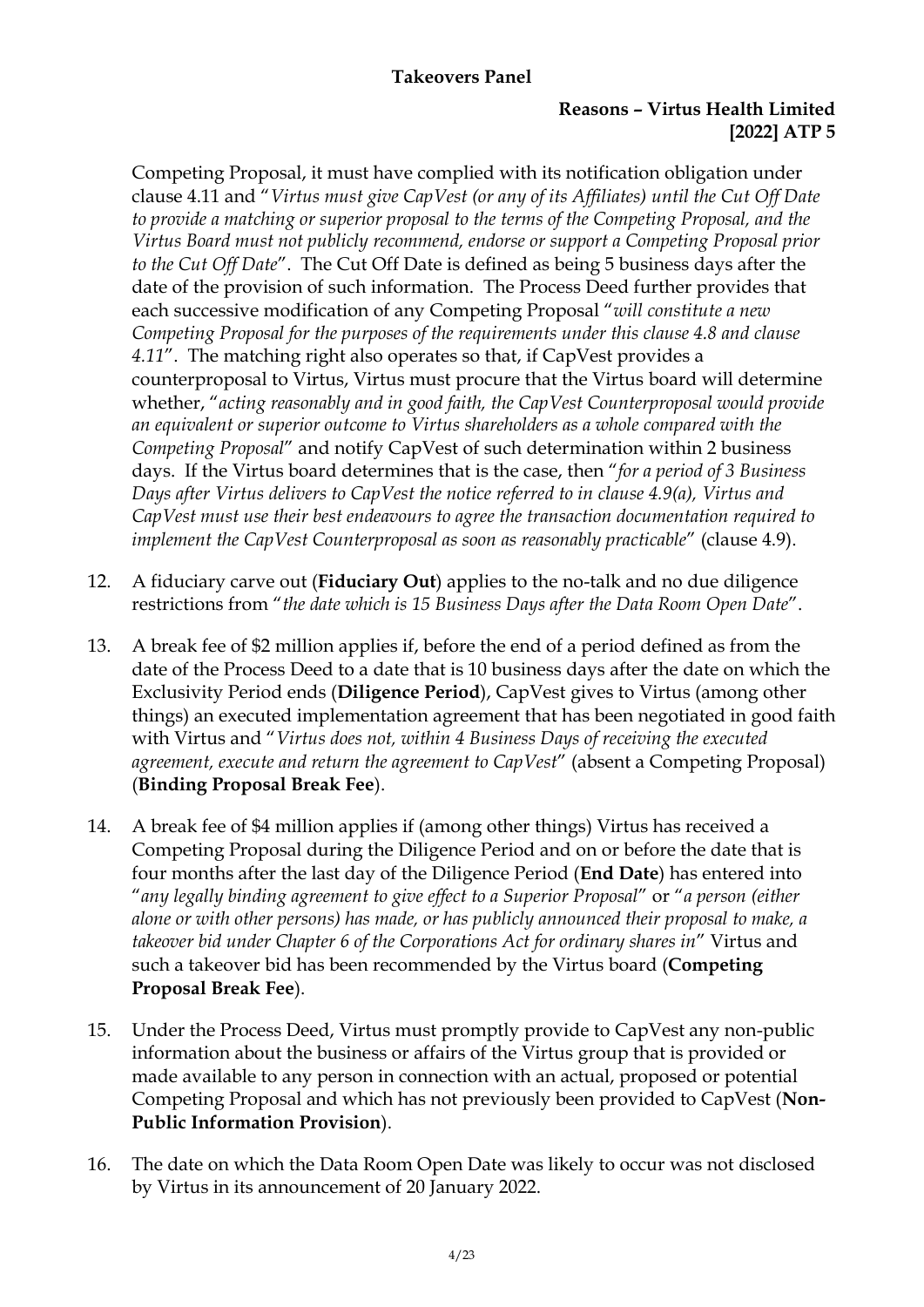#### **Reasons – Virtus Health Limited [2022] ATP 5**

# **APPLICATION**

# **Declaration sought**

- 17. By application dated 2 February 2022, BGH sought a declaration of unacceptable circumstances. BGH submitted that (among other things)1:
	- (a) Virtus' entry into the Process Deed without "*attempting to meaningfully engage with BGH*" following the BGH Proposal "*or otherwise facilitating an effective auction process*" for Virtus had a "*significant adverse impact on competition for control*" of Virtus
	- (b) the Process Deed provides CapVest with "*an effective 10-11 week exclusivity period*", including a period of "*absolute exclusivity*" as the no-talk and no due diligence restrictions do not contain a fiduciary out for Virtus to respond to any competing or superior proposal until the date which is 15 business days after the Data Room Open Date
	- (c) the inclusion of the Non-Public Information Provision and matching right provisions in the Process Deed "*stifle the environment in which a competing proposal might otherwise be developed, as it chills any competing bidder's willingness to progress a competing proposal that is more developed and superior to the CapVest Proposal, particularly in circumstances where the proposal from CapVest is only nonbinding and indicative*"
	- (d) the Competing Proposal Break Fee applies "*during a period of approximately 6 months after the date of the Process Deed*" and is payable "*regardless of whether CapVest ultimately delivers a binding proposal and regardless of the quantum of actual costs incurred by CapVest in pursuing the CapVest Proposal*" and is double the Binding Proposal Break Fee amount of \$2 million.

# **Final orders sought**

- 18. BGH sought final orders that the Process Deed be amended to the effect that:
	- (a) the 'absolute exclusivity provisions' be removed, such that the no-talk and no due diligence provisions are subject to a customary fiduciary out throughout their duration
	- (b) the Non-Public Information Provision and matching right provisions be removed and
	- (c) the Competing Proposal Break Fee be removed, or failing that, amended such that it would operate as a cost recovery provision reflective of the actual and reasonable third party adviser costs incurred by CapVest, up to a cap of \$2 million (consistent with the amount of the Binding Proposal Break Fee).

<sup>&</sup>lt;sup>1</sup> The application did not relate to, and we did not consider, any issues in relation to the proposed Scheme or Alternative Transaction or any other aspect of the CapVest Proposal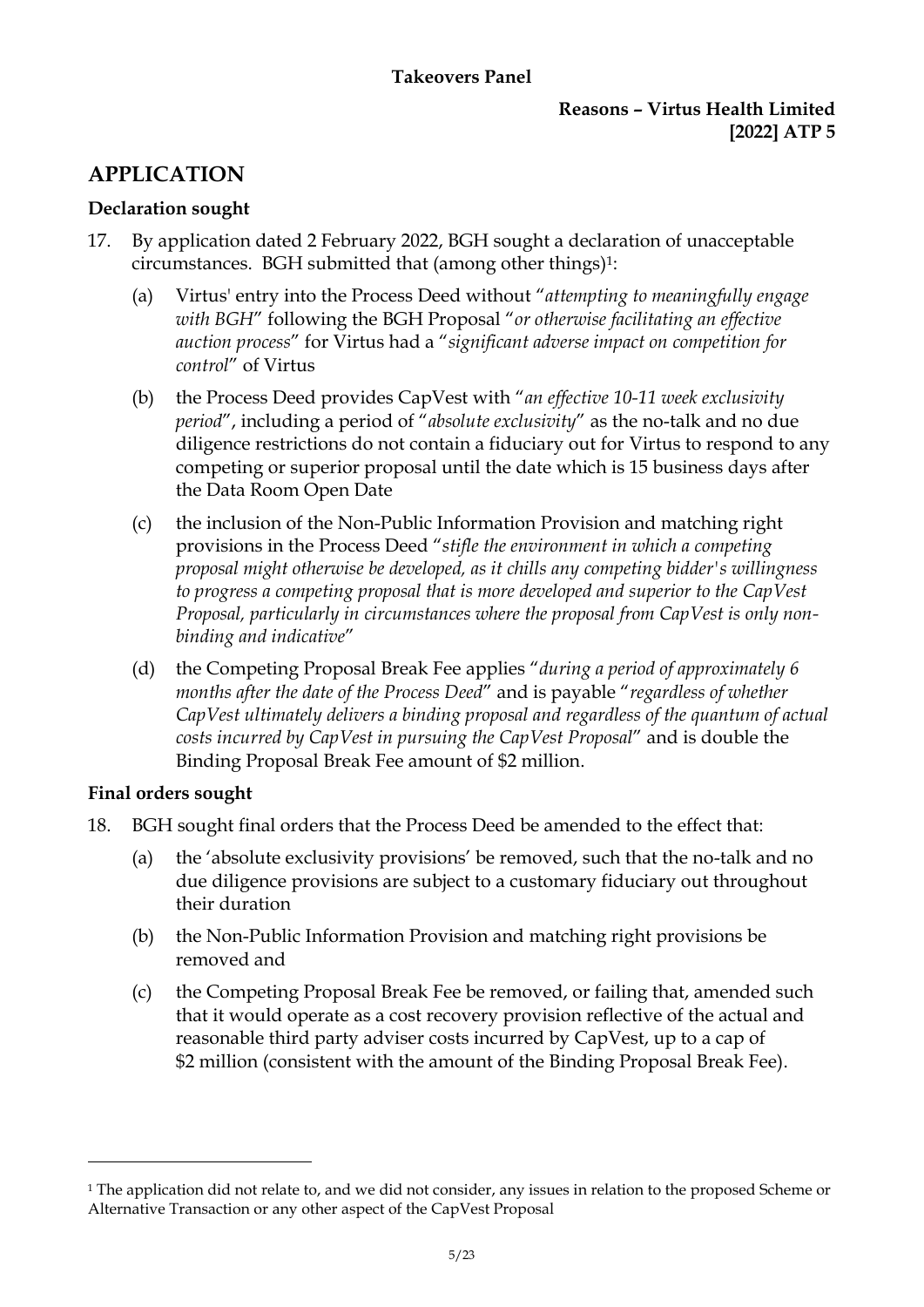### **Reasons – Virtus Health Limited [2022] ATP 5**

# **DISCUSSION**

19. We have considered all the material, but address specifically only that part of the material we consider necessary to explain our reasoning.

# **Decision to conduct proceedings**

- 20. Virtus and CapVest<sup>2</sup> each made a preliminary submission in response to the application, submitting that we should decline to conduct proceedings.
- 21. Virtus submitted that we should not conduct proceedings including because:
	- (a) the circumstances referred to in the application "*do not hinder, and in fact promote, competition*" that would not have otherwise existed in the context of BGH's prebid stake and helped secure an alternative at a "*considerable premium to the BGH Proposal*" from CapVest
	- (b) the Virtus board considered the limited period of hard exclusivity would allow plenty of time and opportunity for BGH (or other bidders) to engage with Virtus after this 3-week period had expired
	- (c) the Virtus board also considered the impact that the *"break fee provided for under the Process Deed would have on alternative proposals"* and concluded that *"this was a reasonable amount to pay in order to facilitate the CapVest Proposal at a significant premium to the BGH Proposal*" and
	- (d) orders which amend the Process Deed or prevent the parties to it from complying with its terms may put at risk CapVest's willingness to continue to spend time and money on pursuing the CapVest Proposal without the protections that the parties negotiated at arms' length.
- 22. Virtus also submitted that CapVest "*recognised that there was not a level playing field given the BGH stake and, accordingly, insisted upon a range of protections in order to be willing to put forward the CapVest Proposal. Significantly, CapVest made it clear that it would not engage any further nor would it formally table the CapVest Proposal if Virtus advised BGH that it was considering an alternative proposal*".
- 23. In our view, the application raised concerns that warranted consideration, including the lack of 'fiduciary out' to the no-talk<sup>3</sup> and no due diligence restrictions for some of their duration, the effectiveness of the 'fiduciary out' and, more broadly, the exclusivity arrangements taken as a whole in the context of a non-binding bid. Accordingly, we decided to conduct proceedings.

# **Undertakings**

24. During the course of the proceedings, we accepted undertakings (in lieu of interim orders) from Virtus and CapVest not to enter into any legally binding agreement under which CapVest would acquire Virtus and for CapVest not to announce an

<sup>2</sup> CapVest made submissions refuting BGH's allegations in relation to CapVest's bona fides as a bidder and the deliverability of the CapVest Proposal. We considered that here it was reasonable to assume that Virtus would undertake its own due diligence on this question

<sup>3</sup> *AusNet Services Limited 01* [2021] ATP 9 at [68]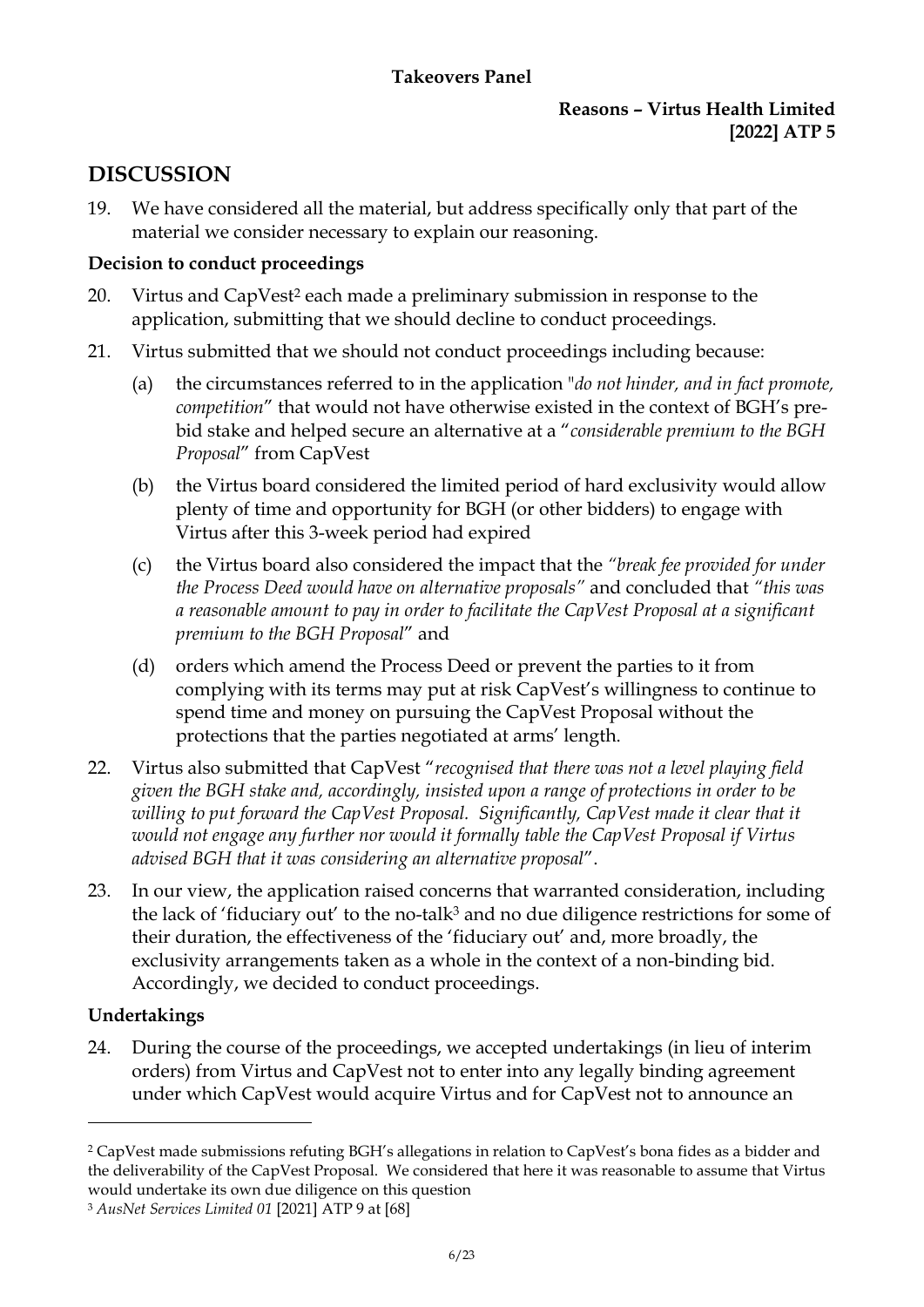# **Reasons – Virtus Health Limited [2022] ATP 5**

intention to make, or make, a takeover bid for Virtus, until the determination of the proceedings.

# **Effect of the Exclusivity Arrangements**

- 25. ASIC submitted that the application of Guidance Note 7 and a principles-based approach to the Process Deed lead to the conclusion that the Process Deed is "*anticompetitive as a whole, and to such an extent that it gives rise to unacceptable circumstances.*"
- 26. We consider that the Exclusivity Arrangements, considered as a whole, and having regard to the factual matrix of this matter, inhibit or are likely to inhibit the acquisition of control over voting shares in Virtus taking place in an efficient, competitive and informed market for the reasons discussed below.

# *Disclosure of Data Room Open Date*

- 27. Virtus and CapVest submitted that the Data Room Open Date occurred on 31 January 2022 and that the Fiduciary Out applied from 21 February 2022.
- 28. Guidance Note 7 provides that the "*existence and nature of any lock-up device should normally be disclosed no later than when the relevant control proposal is announced*" including all the relevant terms. 4
- 29. Virtus submitted that "*[d]isclosure of the date on which the Data Room Open Date occurred is neither relevant to, nor could it be reasonably expected to have a material effect on, the price or value of Virtus' securities*" and that "*[t]o the extent the date may be relevant to an interested bidder, any bidder could on reading the Process Deed (which was disclosed in full to the market at the time it was entered into) clearly understand that the Data Room Open Date was expected to occur on 31 January 2022… In the absence of any statement to the contrary, any reasonable interested party would understand that 31 January 2022 was the Data Room Open Date*".
- 30. It was not clear to us from a reading of the Process Deed or Virtus' announcements to ASX when the Data Room Open Date occurred and accordingly the date on which the Fiduciary Out came into effect.

# *Hard exclusivity*

- 31. The Fiduciary Out did not apply during the period from 20 January 2022<sup>5</sup> to 20 February 2022, meaning that CapVest effectively had the benefit of 'hard exclusivity' in relation to the no-talk and no due diligence restrictions during this period of over 4 weeks. 6
- 32. Guidance Note 7 states (at [27]) that "*[i]n the absence of an effective 'fiduciary' out, a notalk restriction is likely to give rise to unacceptable circumstances*" and (at [24]) that

<sup>4</sup> Guidance Note 7 – Lock-up devices at [35]

<sup>5</sup> Being the date the Process Deed was entered into

<sup>6</sup> That said, in relation to the no due diligence restriction, we note that, in practice, CapVest's competitive advantage may have been limited during the initial days while the data room was being populated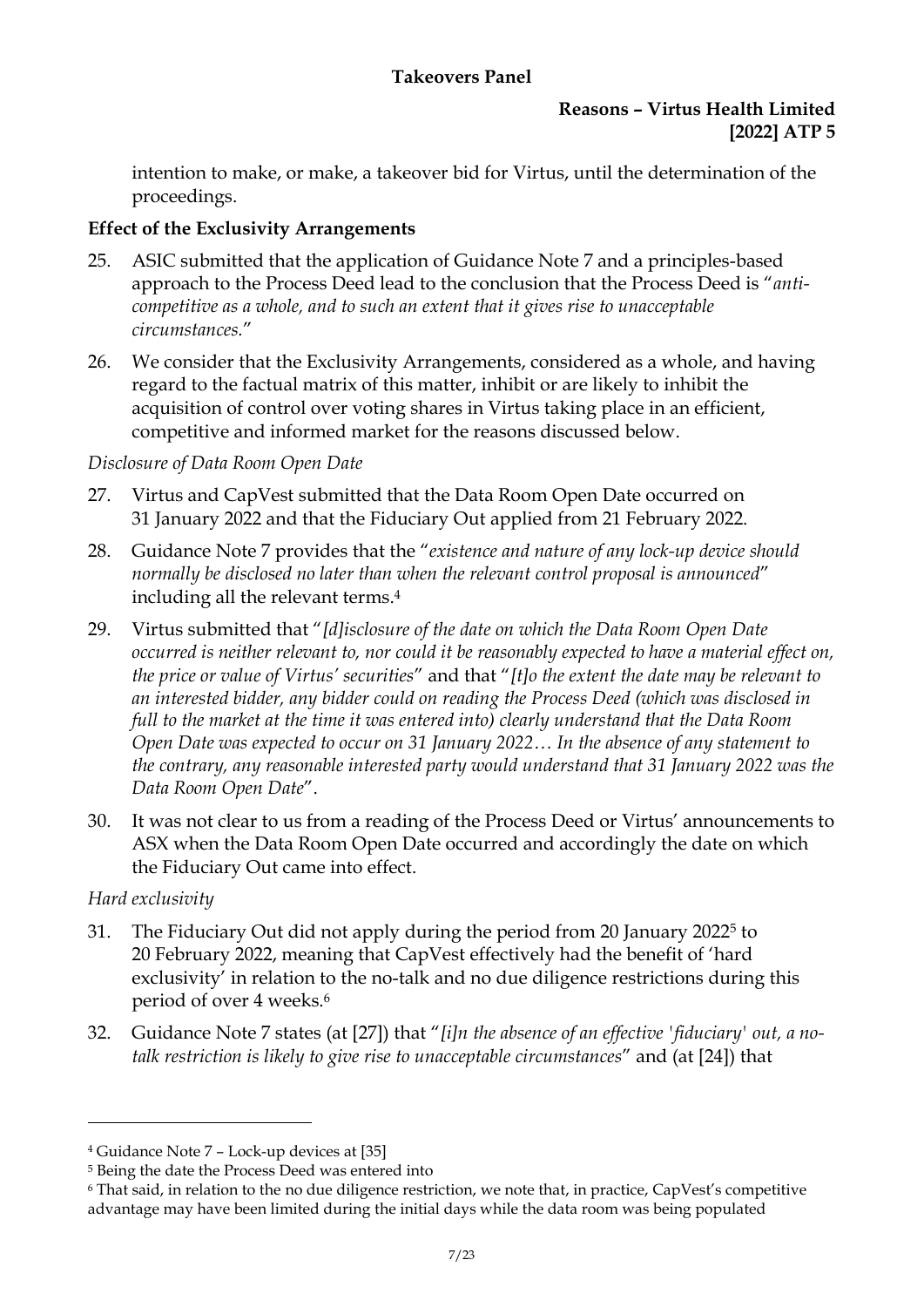#### **Reasons – Virtus Health Limited [2022] ATP 5**

"*[s]afeguards (including 'fiduciary' outs) applicable to no-talk restrictions apply similarly to no-due-diligence restrictions*".

33. In *AusNet Services Limited 01*7, the Panel considered that a no-talk restriction that was not subject to a 'fiduciary out' during the entire exclusivity period, which applied for a minimum of 8 weeks, led (among other things) to unacceptable circumstances. The Panel noted at [42]:

> "*The absence of a 'fiduciary out' for the entire Exclusivity Period was particularly concerning as it had the effect of preventing AusNet from discussing any proposal received (including a proposal that is unsolicited, made publicly and superior to the existing proposal). In our view, the absence of a 'fiduciary out' in these circumstances could unduly inhibit competition for control of [AusNet] and reduce the likelihood a competing proposal emerging.*"

- 34. We agree with the Panel's views in *AusNet Services Limited 01* and are concerned with the fact that, in this matter, the Fiduciary Out did not apply for a period of time during the Exclusivity Period.
- 35. ASIC submitted that even where the Process Deed contains a fiduciary out that applies after a period of time has elapsed, the existence of the exclusivity arrangements without a fiduciary out in the intervening period "*could impact on the likelihood of such a proposal eventuating*". We agree.
- 36. Virtus submitted that it acknowledged "the *lack of fiduciary out for the initial limited period contains anticompetitive elements when considered in isolation*" but:

"*…as the Panel has acknowledged in GBST Holdings Limited<sup>8</sup> and Ross Human Directions Ltd,<sup>9</sup> it takes a principles based approach and while deal protection measures "obviously have an anti-competitive element, they can, if subject to certain basic structural requirements, indirectly facilitate competition for control in the sense that, but for those deal protection measures, many bidders will be unwilling to proceed to make a bid". That is very much the case here – the lack of a fiduciary out for a 3 week period following opening of the data room*  was assessed by the Virtus Board to be a reasonable concession to make, given it did not *prevent the opportunity for an auction to take place after the expiry of the period, in order to have CapVest make the CapVest Proposal and undertake the work required to put itself in a position to turn that into a binding offer.*" (footnotes in the original)

37. We agree that we should take a principles-based approach. Guidance Note 7 states that the Panel will consider (among other things) "*the potential benefits to target shareholders of the agreement and the reasons why target directors are satisfied of the commercial and competitive benefits to shareholders of entering the agreement*"*. <sup>10</sup>* We acknowledge that the Panel generally prefers not to second guess a target board's decision to enter into exclusivity arrangements.<sup>11</sup> However, in accordance with

<sup>7</sup> [2021] ATP 9

<sup>8</sup> See *GBST Holdings Limited* [2019] ATP 15 at [35]

<sup>9</sup> See *Ross Human Directions Ltd* [2010] ATP 8 at [26]

<sup>10</sup> Guidance Note 7 – Lock-up devices at [18]*[; Pacific Energy Limited](https://www.takeovers.gov.au/content/DisplayDoc.aspx?doc=reasons_for_decisions/2019/020.htm&pageID=&Year=https://www.takeovers.gov.au/content/DisplayDoc.aspx?doc=reasons_for_decisions/2019/020.htm&pageID=&Year=)* [\[2019\] ATP 20](https://www.takeovers.gov.au/content/DisplayDoc.aspx?doc=reasons_for_decisions/2019/020.htm&pageID=&Year=https://www.takeovers.gov.au/content/DisplayDoc.aspx?doc=reasons_for_decisions/2019/020.htm&pageID=&Year=) at [34]

<sup>11</sup> See *[GBST Holdings Limited](https://www.takeovers.gov.au/content/DisplayDoc.aspx?doc=reasons_for_decisions/2019/015.htm)* [\[2019\] ATP 15](https://www.takeovers.gov.au/content/DisplayDoc.aspx?doc=reasons_for_decisions/2019/015.htm) at [36]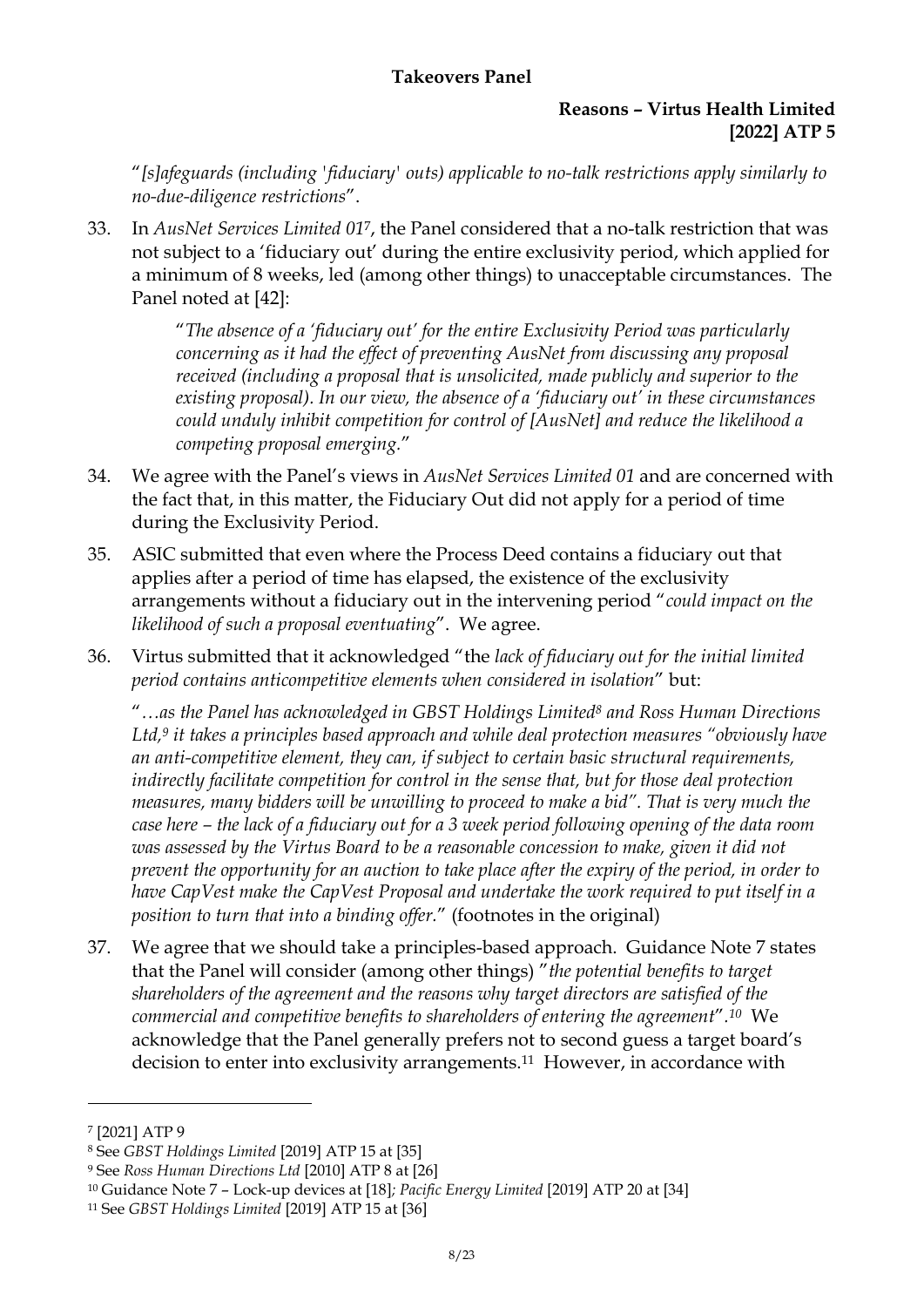### **Reasons – Virtus Health Limited [2022] ATP 5**

Guidance Note 7, the Panel will engage in circumstances where elements of the arrangements have an unacceptable effect on competition for control<sup>12</sup>, such as the absence of a fiduciary out in relation to a no-talk and no due diligence restriction, albeit for a limited period.

# *Effectiveness of the Fiduciary Out with notification and matching provisions*

- 38. We consider that the effectiveness of the Fiduciary Out is unclear in circumstances where CapVest matches any genuine Competing Proposal with another non-binding proposal.
- 39. BGH submitted that CapVest can simply increase the value of its existing nonbinding proposal without being required to make any meaningful commitment to Virtus or its shareholders and in doing so preclude Virtus from effectively engaging with the competing bidder.
- 40. Guidance Note 7 (at [27]) refers to the need for an "effective" fiduciary out in the context of a no-talk restriction (and (at [24]) by extension, a no due diligence restriction).
- 41. Under clause 4.6 of the Process Deed, the Fiduciary Out is enlivened where "*…the Virtus Board has determined, in good faith and acting reasonably that:*

*(a) after consultation with its financial advisors, such a genuine Competing Proposal is, or could reasonably be considered to become, a Superior Proposal; and*

*(b) after receiving written legal advice from its external legal advisers failing to respond to such a genuine Competing Proposal would, or would be reasonably likely to, constitute a breach of the Virtus Board's fiduciary or statutory obligations.*"

42. "Superior Proposal" is defined as follows (emphasis added):

"*…a bona fide Competing Proposal (and not resulting from a breach by Virtus (or any of its Affiliates or Representatives) of any of its obligations under this document) which the Virtus Board, acting in good faith in the interests of Virtus and its shareholders, and after taking advice from its legal and financial advisers, determines:* 

*(a) is reasonably capable of being valued and completed taking into account all aspects of the Competing Proposal, including any timing considerations, its conditions, the identity, reputation and financial condition of the person making such proposal, and all relevant legal, regulatory and financial matters; and* 

*(b) would be more favourable to Virtus shareholders (as a whole) than the latest proposal provided by CapVest to Virtus, taking into account all aspects of the Competing Proposal and the latest proposal provided by CapVest to Virtus, including the identity, reputation and financial condition of the person making such proposal, legal, regulatory and financial matters, certainty and any other matters affecting the probability of the relevant proposal being completed in accordance with its terms.*"

<sup>12</sup> See *[Ross Human Directions Ltd](http://www.takeovers.gov.au/content/DisplayDoc.aspx?doc=reasons_for_decisions/2010/008.htm&pageID=&Year=2010)* [\[2010\] ATP 8](http://www.takeovers.gov.au/content/DisplayDoc.aspx?doc=reasons_for_decisions/2010/008.htm&pageID=&Year=2010) at [26] to [28]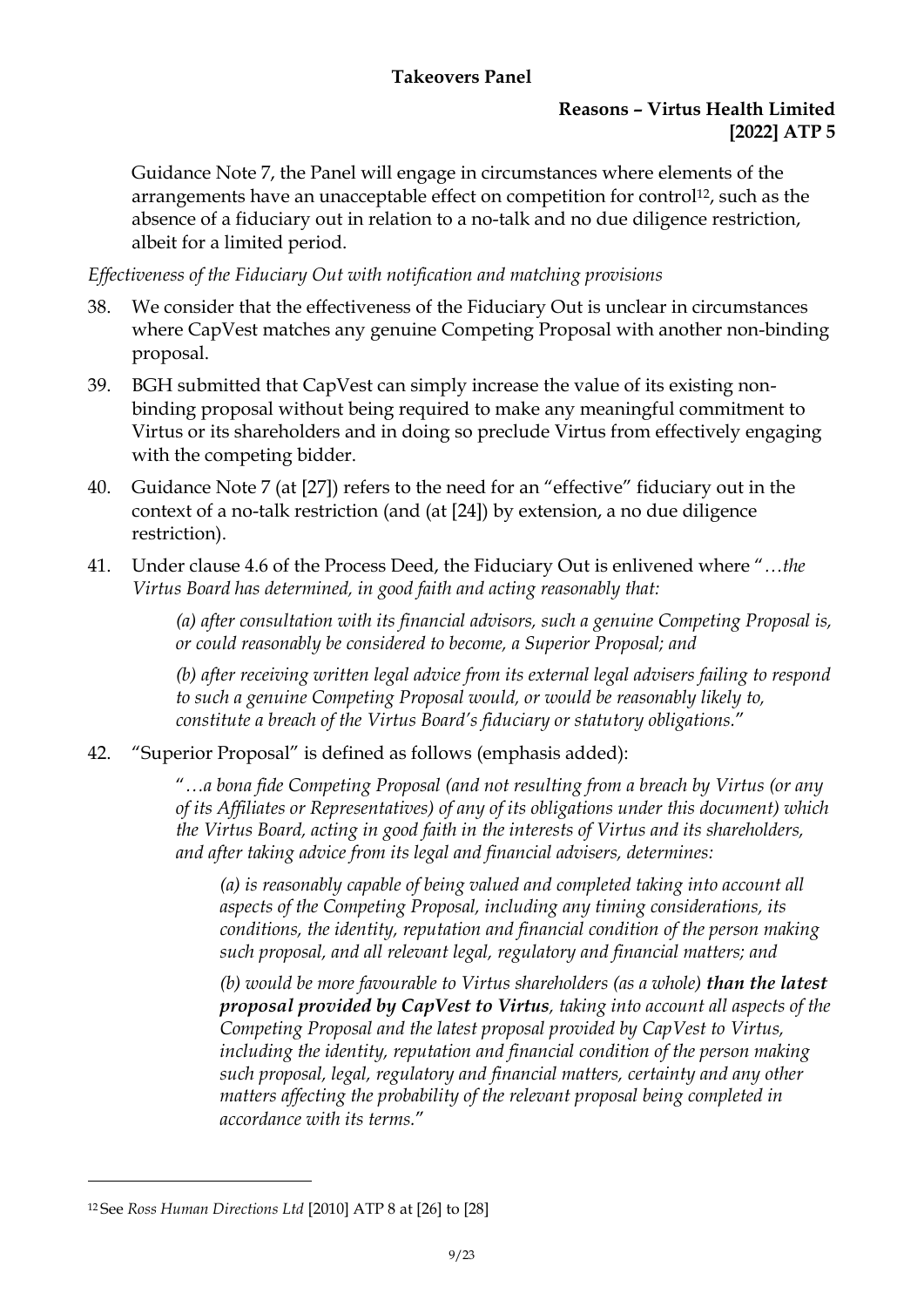#### **Reasons – Virtus Health Limited [2022] ATP 5**

- 43. Under the notification obligation in clause 4.11, Virtus must inform CapVest of any approach with respect to a Competing Proposal "*promptly, and in any event, within 1 Business Day of the approach*".
- 44. We are concerned that the requirement for a Superior Proposal to be more favourable to Virtus shareholders (as a whole) than the latest proposal provided by CapVest to Virtus would enable CapVest to match, or exceed, any genuine Competing Proposal each time one is made so that such Competing Proposal never becomes a Superior Proposal and therefore does not trigger the Fiduciary Out. The short timeframe provided under the notification obligation and requirement to disclose the identity of the proponent of a Competing Proposal exacerbated the potential for this to occur by removing the Virtus Board's ability to control the timing of the notification and disclosure of the identity of the competing bidder to CapVest in the context of the timing of the Virtus Board's decision as to whether the Fiduciary Out applied. While this is how notification and matching rights operate in implementation agreements, our concern here lies in the fact that any counterproposal by CapVest need not be binding. This potentially makes matching any counterproposal easier and quicker with no binding commitment required. CapVest may ultimately provide no binding commitment or a binding commitment at a lower price than its counterproposal after having been in a position to effectively ensure that any (or a specific) competing bidder is denied access to the Virtus Board and due diligence information that is required to progress a competing proposal.
- 45. ASIC submitted that, in accordance with Guidance Note 7 at [14], the matching rights and notification obligation may increase the anti-competitive effect of the Process Deed.
- 46. We agree with ASIC's submission and further consider that the notification obligation may increase the anti‑competitive effect of the no‑talk restriction and limit the effectiveness of the Fiduciary Out.

*Non-Public Information Provision*

- 47. BGH submitted that the scope of the Non-Public Information Provision was "*very broad and would provide CapVest with a significant degree of visibility of the status and scope of the due diligence process being undertaken by BGH or any other bidder for Virtus*".
- 48. Virtus submitted that (emphasis added) "*[w]hile there is no general requirement in Australia that a target company must provide equal access to information about the target to rival bidders13, in the absence of exceptional circumstances where it is necessary to protect certain commercially sensitive information from a particular bidder, it is difficult to imagine circumstances where the Virtus Board would discriminate between bidders in respect of the information it made available for due diligence (particularly at the stage of an approach being a Potentially Superior Proposal). In these circumstances, the Virtus Board would likely seek to ensure equal access to information to facilitate the best outcome for Virtus and its shareholders from an auction process.*" (footnote in the original)

<sup>13</sup> See Guidance Note 19 and *Goodman Fielder Limited 02* [2003] ATP 5 at [84] to [96].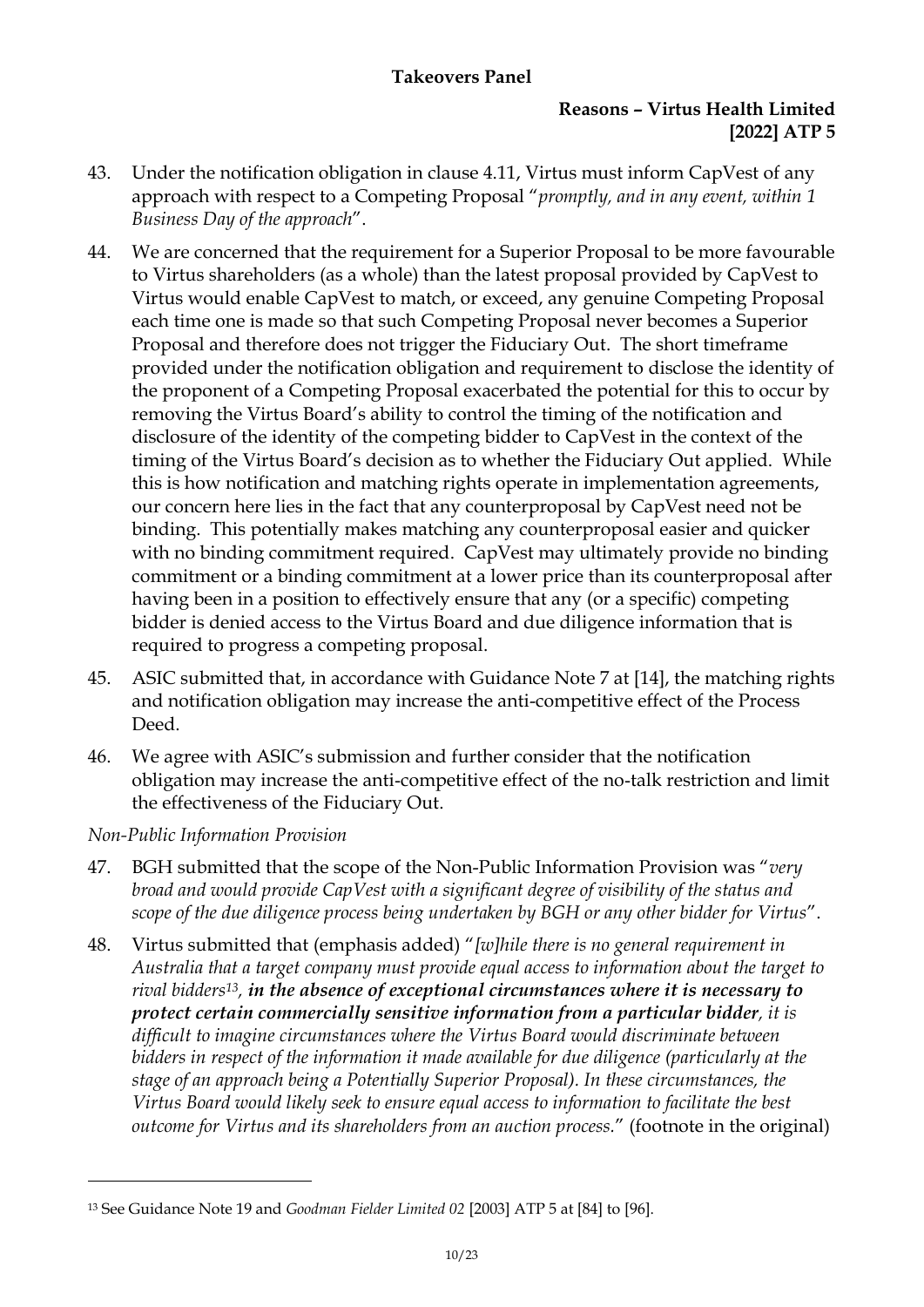# **Reasons – Virtus Health Limited [2022] ATP 5**

49. We accept that a target has a proprietary interest in its confidential information and its "*directors have a right and obligation to use it for the best advantage of the company*". 14 However here we are concerned that the Non-Public Information Provision may increase the anti-competitive effect of the no-talk restriction and limit the effectiveness of the Fiduciary Out without a carve out for exceptional circumstances.

#### *Length of the Exclusivity Arrangements*

- 50. ASIC submitted that it considers that the current duration of the Exclusivity Arrangements may exacerbate the anti-competitive effect of the agreement.
- 51. In *AusNet Services Limited 01*15, the Panel considered that an exclusivity period of a minimum of 8 weeks was at the longer end of market practice.
- 52. We are concerned that, in this instance, the mechanisms set out in the Process Deed around the articulation of the Exclusivity Period, the Diligence Period and the End Date mean some of the Exclusivity Arrangements are in place for a number of months.
- 53. We consider that the duration of the Exclusivity Arrangements, which are granted in respect of an indicative proposal with no guarantee that Virtus shareholders would receive a binding bid at the indicative price under the CapVest Proposal or at all, exacerbates the anti-competitive effect of such arrangements.

*Break fee*

- 54. We also queried the break fee arrangements, in particular the Competing Proposal Break Fee, under the Process Deed.
- 55. ASIC submitted that it is difficult to justify a break fee in a process deed that goes beyond reimbursing a bidder's actual or reasonable costs, because the bidder has made no commitment to the target to pursue any proposal or a proposal at any particular price.
- 56. CapVest submitted that "*As to where a [break fee in a] process deed sits at or under 1% should be a matter for the specific circumstances… Here the fee is a maximum of 0.5% of enterprise value, and is given against a potential \$43.6 million uplift in shareholder value. It is very much expense reimbursement in nature.*" In its rebuttal submissions it stated "*CapVest again confirms that its expected costs to signing a definitive agreement will more than exceed the A\$4 million work fee based on agreed fee arrangements with third party due diligence advisers and other consultants.*"
- 57. We asked CapVest to explain the basis for forming the expectation that such costs would exceed \$4 million and why, in light of this, it agreed to the Binding Proposal Break Fee in the amount of \$2 million. In response CapVest submitted that it "*…requested a \$4 million fee in all trigger circumstances. The basis for CapVest's request was costs reimbursement.*" However, CapVest submitted that Virtus rejected this proposal and stated it would only accept a \$2 million fee in the event Virtus did not

<sup>14</sup> *Goodman Fielder Limited 02* [2003] ATP 5 at [87]

<sup>15</sup> [2021] ATP 9 at [44]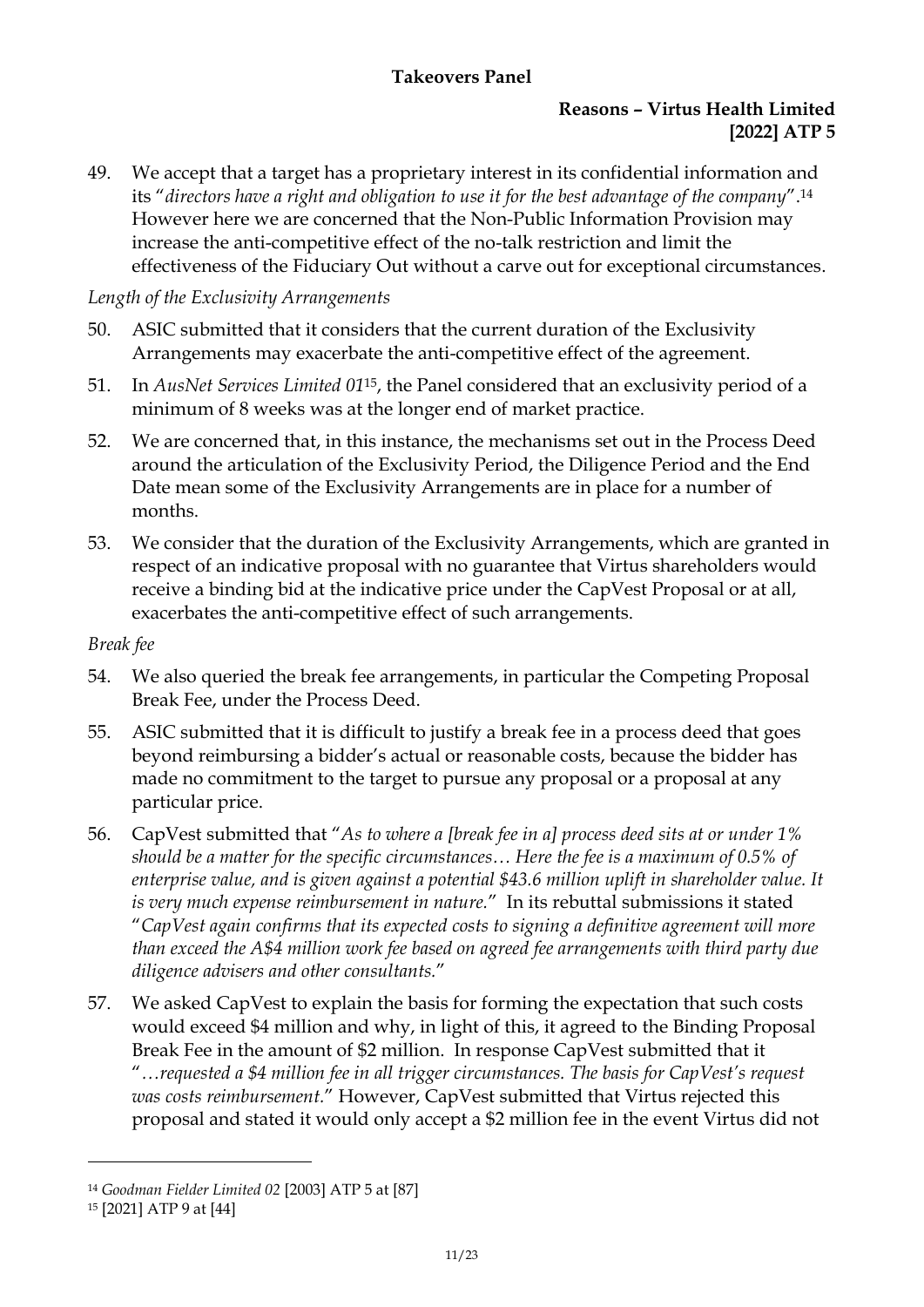### **Reasons – Virtus Health Limited [2022] ATP 5**

execute an implementation agreement executed by CapVest *"to protect against CapVest putting forward an out-of-market agreement with no intention of entering a binding deal.*"

- 58. CapVest also submitted that it was prepared to provide a statutory declaration in relation to why its expected costs to the signing of an implementation agreement are in excess of \$4 million.
- 59. On balance, in the circumstances we decided not to take this matter further noting CapVest's submissions that its costs would exceed \$4 million, and that both break fees were under the Panel's 1% break fee guidance16. In reaching this decision, we discussed whether the Panel's 1% break fee guidance, or a different threshold, was appropriate for a process deed where no binding commitment has been made by the bidder but did not have to make a decision on these lines given the circumstances.

# **Context in which Exclusivity Arrangements were entered**

# *Non-binding bid stage*

- 60. We note that the exclusivity arrangements were granted in respect of an indicative proposal and there is no guarantee that Virtus shareholders would receive a binding bid at the indicative price under the CapVest Proposal or at all.
- 61. BGH submitted that:

"*In a scheme implementation agreement, such restrictions are agreed in consideration for a bidder binding and committing itself to proceed with a control transaction, typically without any conditionality that is within its control. The Panel and market tolerates the anti-competitive effect of lock up devices in these circumstances given the binding transaction secured, but should be cautious in tolerating them prior to a binding transaction where nothing is secured*."

- 62. BGH further submitted that the terms of the CapVest Proposal remain subject to due diligence, financing and other conditions. BGH stated that if no agreement on a scheme implementation agreement is reached between Virtus and CapVest, Virtus shareholders are left with a non-binding proposal and no transaction, having turned away a potential counterparty.
- 63. We agree, noting that in *AusNet Services Limited 01*, the Panel considered that:

"*there is no compelling reason why Guidance Note 7 should not apply in the circumstances of this matter. Indeed, we see force in the argument that the anticompetitive impact of deal protection measures can be more significant in the context of non-binding proposals.*"

# *Pre-bid stake*

64. Virtus submitted that "*[t]he opportunities for an auction for control had been significantly reduced as a result of BGH tabling the BGH Proposal immediately after acquiring a 19.99%* 

<sup>&</sup>lt;sup>16</sup> See Guidance Note  $7$  – Lock-up devices at  $[9]$  to  $[11]$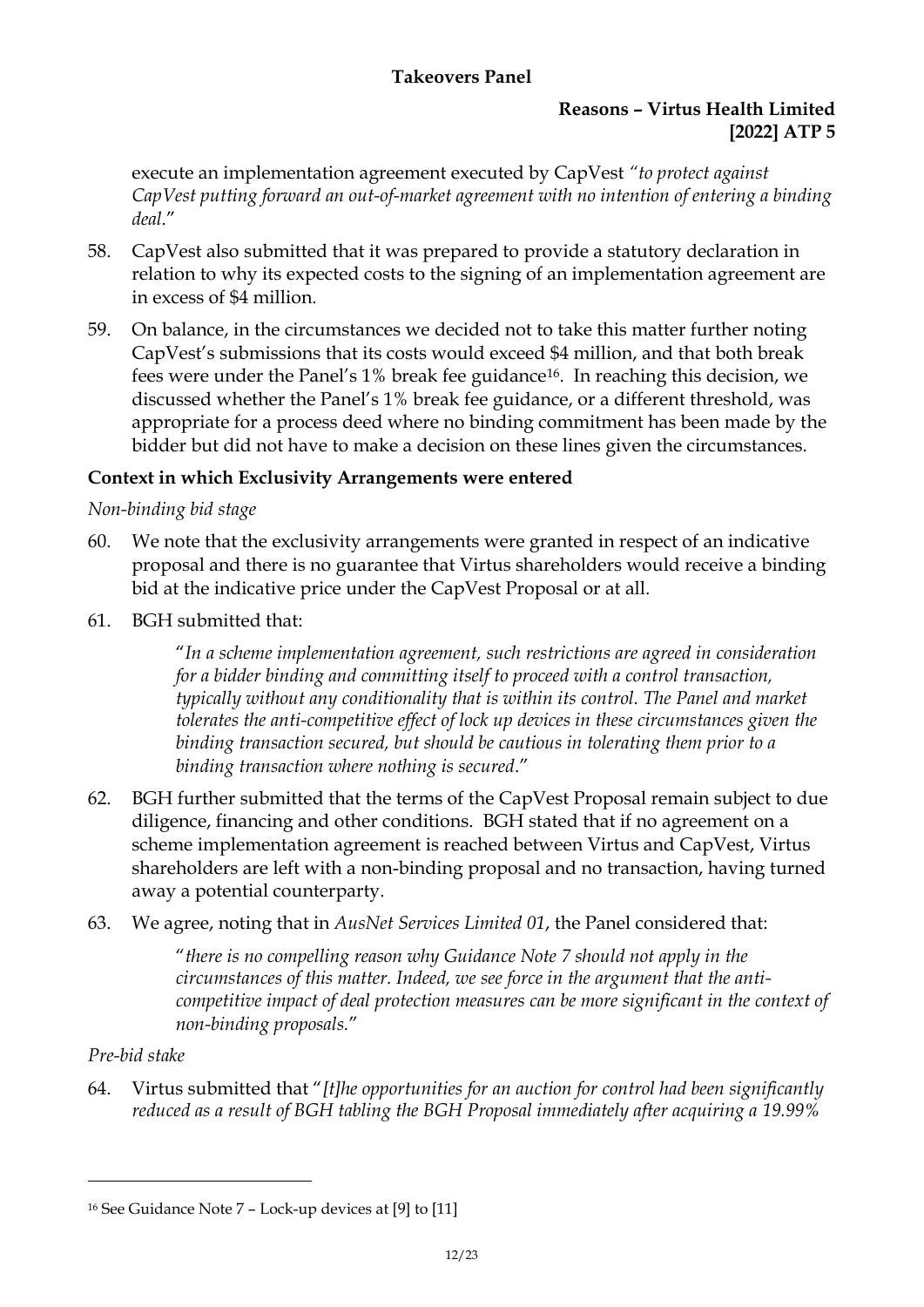### **Reasons – Virtus Health Limited [2022] ATP 5**

*pre-bid stake*" and that "*[w]ithout the Process Deed, the Virtus board genuinely believed CapVest would not make the CapVest Proposal.*"

- 65. CapVest submitted that "*the Process Deed levels the playing field for CapVest by allowing CapVest to improve its understanding of Virtus and the Australian market in which it operates, noting that [it] did not yet have the same detailed understanding demonstrated by BGH in acquiring its 19.9% interest*". CapVest also submitted that "*[t]he Process Deed creates the potential for Virtus shareholders to receive superior value to that which would have existed if BGH's pre-bid stake had chilled competing proposals.*"
- 66. BGH submitted that "*[f]or the Panel to sanction anti-competitive conduct by a target board simply because a bidder holds a pre-bid stake would set a dangerous precedent.*"
- 67. ASIC submitted that if the Panel were to have regard to BGH's pre-bid stake as a factor justifying the deal protection measures contained in the Process Deed, as a device to level the playing field, it would abrogate the right afforded under s606 to acquire up to 19.99% of an entity.
- 68. We acknowledge that in the context where one of the bidders has a pre-bid stake, the company might consider it is more difficult to create an effective auction process. However, Virtus did not provide feedback to BGH in relation to the BGH Proposal prior to entering into the Process Deed with CapVest, which weakens the argument in this context.
- 69. In any event, we do not consider a 19.99% pre-bid stake to be a threshold which justifies a competing bidder requiring the insertion of anti-competitive deal protection mechanisms.
- 70. Guidance Note 7 provides that a no-talk restriction is "*less likely to give rise to unacceptable circumstances if the target has conducted an effective auction process before agreeing to it*". <sup>17</sup> Conducting a formal auction process provides the benefit of obtaining a proposal at a price that has been market tested before entering any restriction agreements. There is no requirement for a potential target to solicit offers or run a formal process in order to effect an auction. But here, with two credible bidders at hand, there was no attempt by Virtus to stimulate competition, say by providing feedback to BGH in relation to the BGH Proposal and creating the opportunity for an improved offer, prior to entering into exclusivity arrangements with CapVest that effectively locked out any competing bidder for a period of over 4 weeks. We consider this a relevant factor in assessing whether the Exclusivity Arrangements give rise to unacceptable circumstances.

# **DECISION**

# **Declaration**

- 71. It appears to us that the circumstances are unacceptable:
	- (a) having regard to the effect that the Panel is satisfied they have had, are having, will have or are likely to have on:

<sup>17</sup> Guidance Note 7 – Lock-up devices at [28]. See also *AusNet Services Limited 01* [2021] ATP 9 at [49]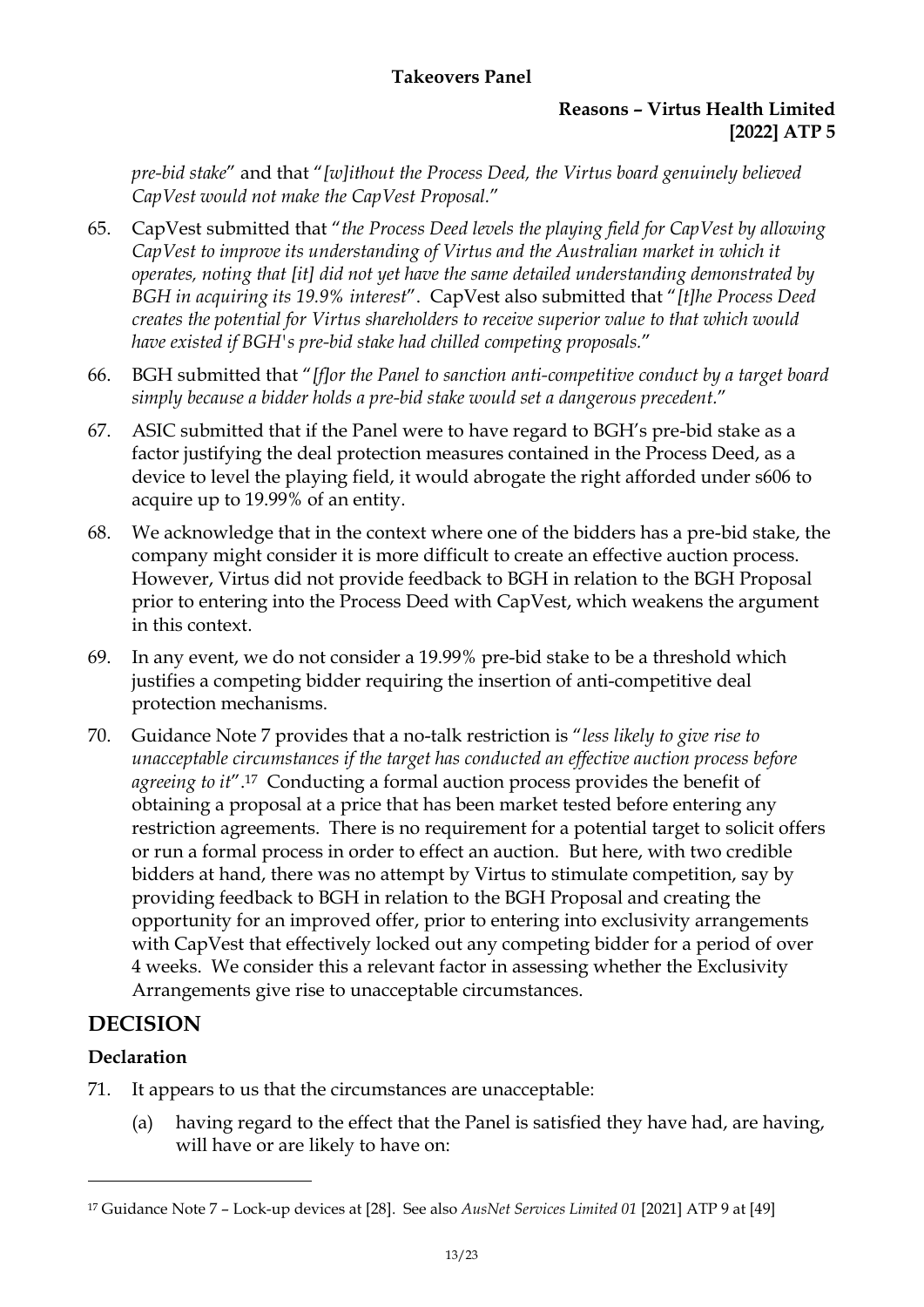# **Reasons – Virtus Health Limited [2022] ATP 5**

- (i) the control, or potential control, of Virtus or
- (ii) the acquisition, or proposed acquisition, by a person of a substantial interest in Virtus
- (b) further or in the alternative, having regard to the purposes of Chapter 6 set out in section 60218.
- 72. Accordingly, we made the declaration set out in Annexure A and consider that it is not against the public interest to do so. We had regard to the matters in section 657A(3).

# **Orders**

- 73. Following the declaration, we made the final orders set out in Annexure B. Under s657D, the Panel is empowered to make 'any order' <sup>19</sup> if 4 tests are met:
	- (a) it has made a declaration under s657A. This was done on 23 February 2022.
	- (b) it must not make an order if it is satisfied that the order would unfairly prejudice any person. For the reasons below, we are satisfied that our orders do not unfairly prejudice any person.
	- (c) it gives any person to whom the proposed order would be directed, the parties and ASIC an opportunity to make submissions. This was done on 17 February 2022. Each party and ASIC made submissions and (with the exception of ASIC) rebuttals.
	- (d) it considers the orders appropriate to either protect the rights and interests of persons affected by the unacceptable circumstances, or any other rights or interests of those persons. We consider that the orders do this for the reasons below.
- 74. Order 1 prohibits Virtus and CapVest from entering into (in effect) a scheme implementation agreement to acquire Virtus, and prohibits CapVest from making a takeover bid for Virtus, for 10 business days after Virtus has disclosed in a market announcement the changes made to the Exclusivity Arrangements under Order 2. This standstill provides a catch-up period to BGH or another competing bidder to make a Competing Proposal notwithstanding that the period of 'absolute exclusivity' under the Process Deed had ended at the time we made our orders.
- 75. We originally proposed a standstill period of 20 business days after the date of the orders. Virtus submitted that "*in circumstances where the Panel has received no direct evidence or statement of intention from BGH or any other bidder that it intends to make a Potential Superior Proposal, it is unfairly prejudicial to Virtus shareholders to unnecessarily delay the ability for Virtus and CapVest to enter into an implementation agreement*". Virtus requested (in effect) that any standstill fall away if no genuine Competing Proposal was made within 5 business days after the date of the orders.

<sup>18</sup> All references are to the *Corporations Act 2001* (Cth) unless otherwise stated

<sup>&</sup>lt;sup>19</sup> Including a remedial order but other than an order requiring a person to comply with a provision of Chapters 6, 6A, 6B or 6C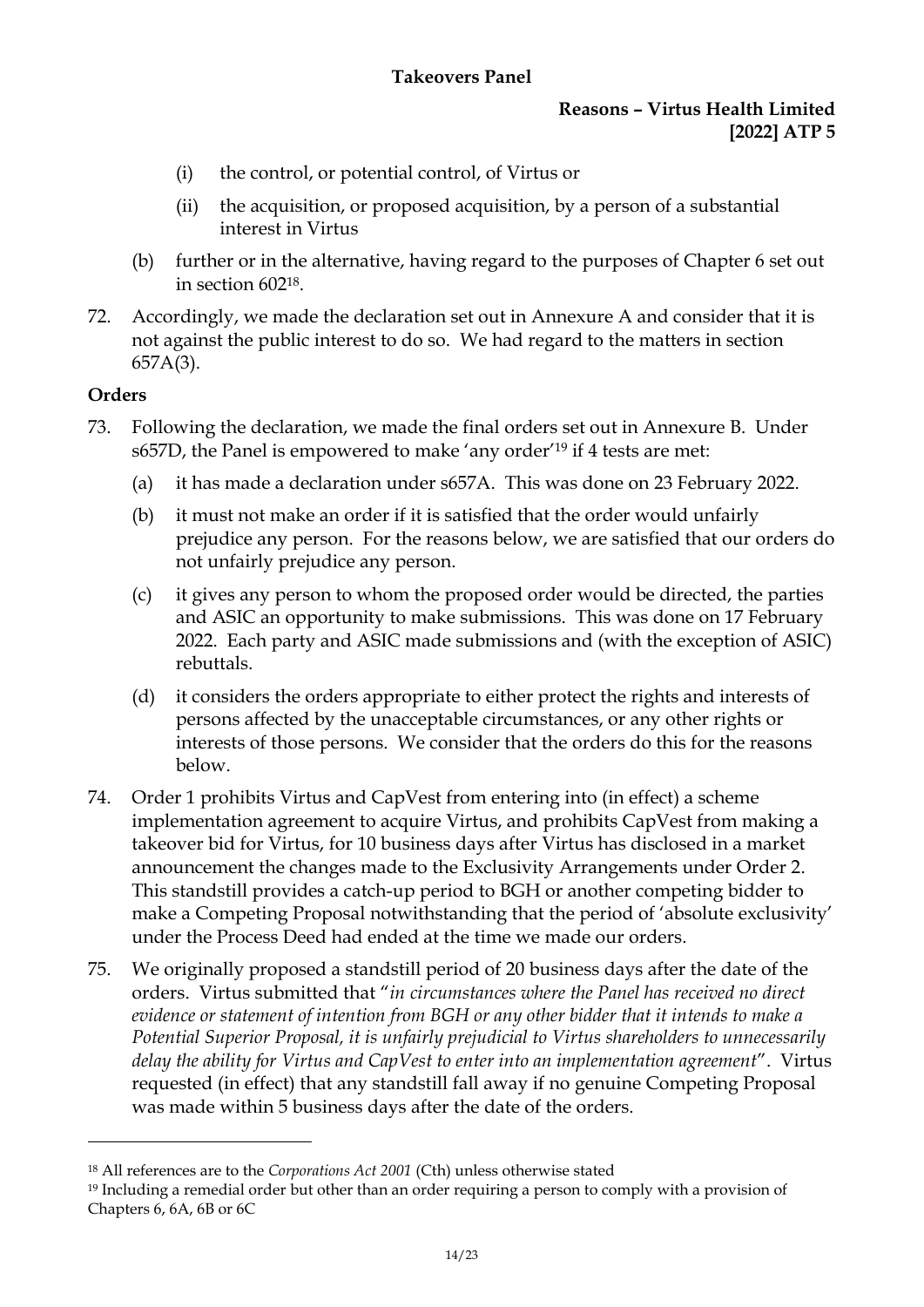### **Reasons – Virtus Health Limited [2022] ATP 5**

- 76. We understand BGH's unwillingness to put forward another proposal in light of the Exclusivity Arrangements and during the course of the proceedings and therefore, do not agree that any standstill should be conditional on a Competing Proposal being made within a short period of time. However, given the time that had passed, we considered that a reduced overall standstill period was sufficient.
- 77. Order 2 provides that certain of the Exclusivity Arrangements be of no force and effect unless certain amendments are made to them to reduce the anti-competitive effect of those provisions.
- 78. In relation to the effectiveness of the 'fiduciary out', we wanted to ensure that Virtus had the ability to determine whether to exercise its 'fiduciary out' in respect of a Competing Proposal and have the ability to engage with and grant due diligence to a competing bidder that provides a Competing Proposal (that is, or could reasonably be considered to become, a Superior Proposal) notwithstanding that the Competing Proposal may not be more favourable than a matching or superior proposal made by CapVest.
- 79. Virtus made no specific submissions on Order 2 other than to reiterate that, "*[w]hile Virtus does not object to the Panel proposing to order that certain clauses of the Process Deed be of no force and effect, Virtus requests that the Panel be mindful of the fact that, at present, the best offer that has been presented to Virtus is from CapVest and of any material adverse effect the Panel's extensive order could have on Virtus shareholders to the extent it dampens CapVest's willingness to continue in the potential auction for control that the Virtus board has attempted to create*".
- 80. Our orders allow Virtus room to negotiate the amendments we are seeking with CapVest. While it may be more advantageous to Virtus not to do so and let certain of the Exclusivity Arrangements be of no further force or effect, Virtus has some discretion to limit the effect of our orders on CapVest's rights under the Process Deed and accordingly, CapVest's willingness to continue to pursue the proposed transaction.
- 81. BGH submitted that additional orders should be made to amend the Process Deed to the effect that the break fee (other than the Binding Proposal Break Fee) be removed or capped at \$2 million and the matching right be removed.
- 82. We were not satisfied that the additional orders requested by BGH were necessary to address the unacceptable circumstances in connection with the Process Deed.

# **Richard Hunt**

**President of the sitting Panel Decision dated 23 February 2022 Reasons given to parties 8 April 2022 Reasons published 13 April 2022**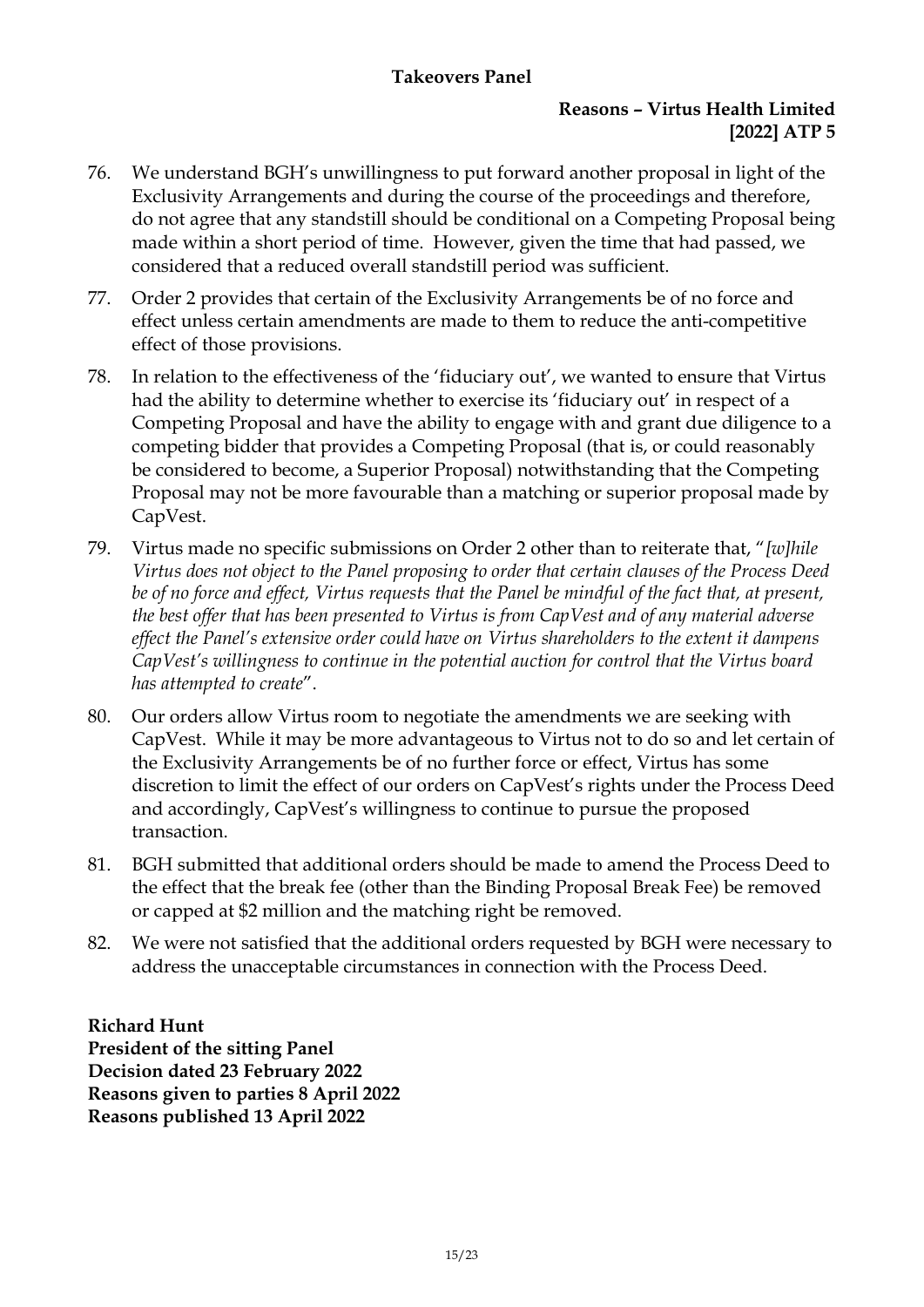### **Reasons – Virtus Health Limited [2022] ATP 5**

# **Advisers**

| Party      | <b>Advisers</b> |
|------------|-----------------|
| <b>BGH</b> | Allens          |
| Virtus     | Gilbert + Tobin |
| CapVest    | Ashurst         |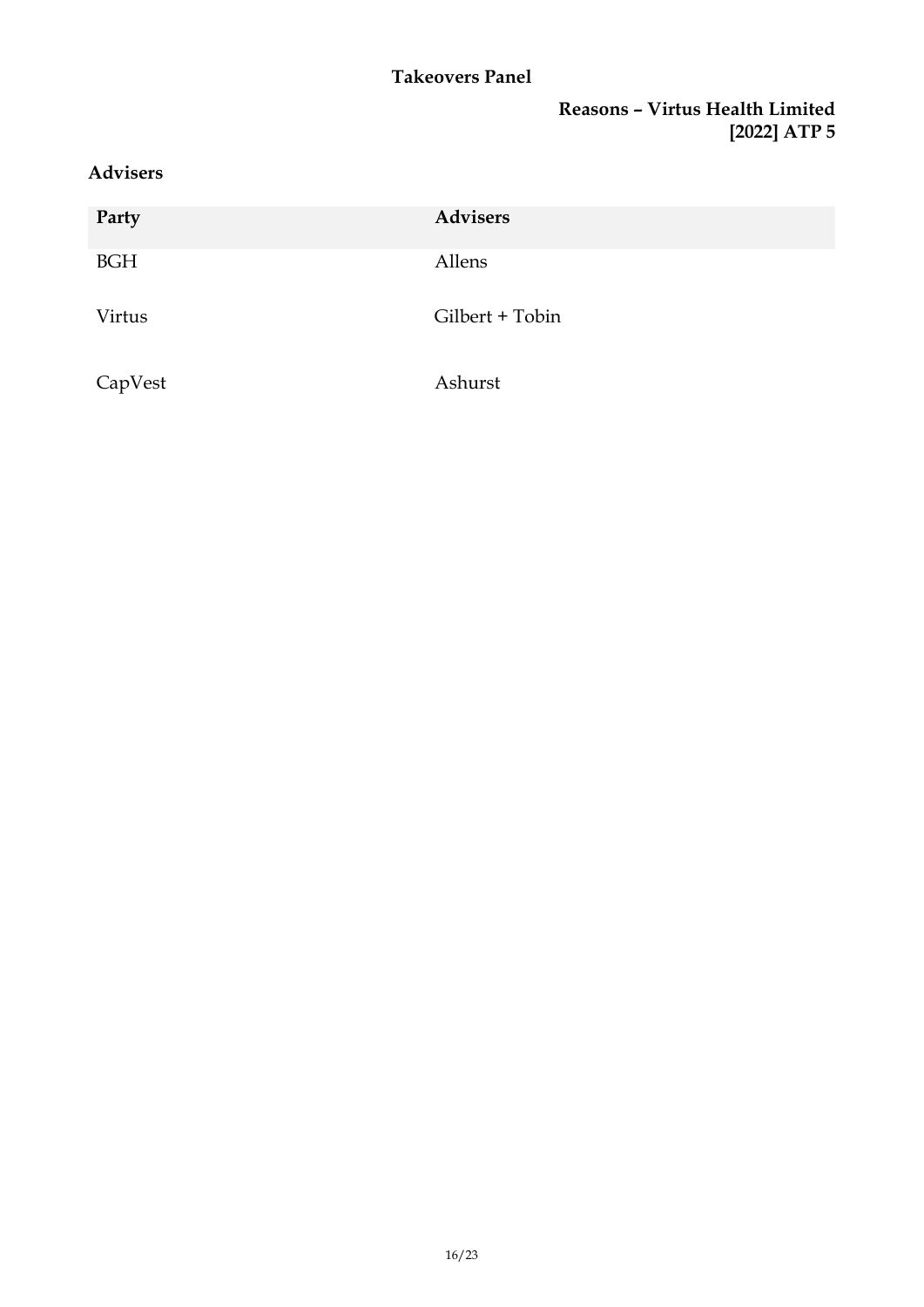

# **Annexure A**

# **CORPORATIONS ACT SECTION 657A DECLARATION OF UNACCEPTABLE CIRCUMSTANCES**

# **VIRTUS HEALTH LIMITED**

#### **CIRCUMSTANCES**

- 1. On 14 December 2021, Virtus Health Limited (**Virtus**) announced that:
	- (a) it had received an unsolicited, non-binding indication of interest from BGH Capital Pty Ltd (**BGH**) to acquire all the issued shares in Virtus by way of scheme of arrangement at \$7.10 cash per share and
	- (b) BGH had acquired a 9.99% interest in Virtus, held by Oceania Equity Investments Pty Ltd, a related entity of BGH, and had entered into a total return swap with UBS that was yet to settle, representing a further 10% interest in Virtus.
- 2. On 17 December 2021, representatives of BGH met with a representative of Virtus in order to present further detail in relation to BGH's proposal. On 22 December 2021, a representative of Virtus informed BGH that Virtus would consider BGH's proposal and reconnect with BGH in mid-January 2022. However, Virtus did not revert to BGH with any further material communications in relation to BGH's proposal.
- 3. On 20 January 2022, Virtus announced that it had:
	- (a) received a non-binding, indicative proposal from CapVest Partners LLP (**CapVest**) to acquire all the issued shares in Virtus by way of a scheme of arrangement at \$7.60 cash per share. Virtus stated "*CapVest has also indicated it is willing to proceed with an alternative transaction structure which only requires acceptance by 50.1% of Virtus shareholders, such as an off-market takeover bid with a 50.1% minimum acceptance condition, offering \$7.50 cash per share*" and
	- (b) entered into a process deed with CapVest (**Process Deed**), attached to the announcement, various aspects of which are summarised below.
- 4. The Process Deed provides for an exclusivity period, which applies from the date of the Process Deed "*to the date that is 40 Business Days after the Data Room Open Date*" (**Exclusivity Period**). The Data Room Open Date is defined in the Process Deed to mean "*the first Business Day after the date on which Virtus gives notice to CapVest in*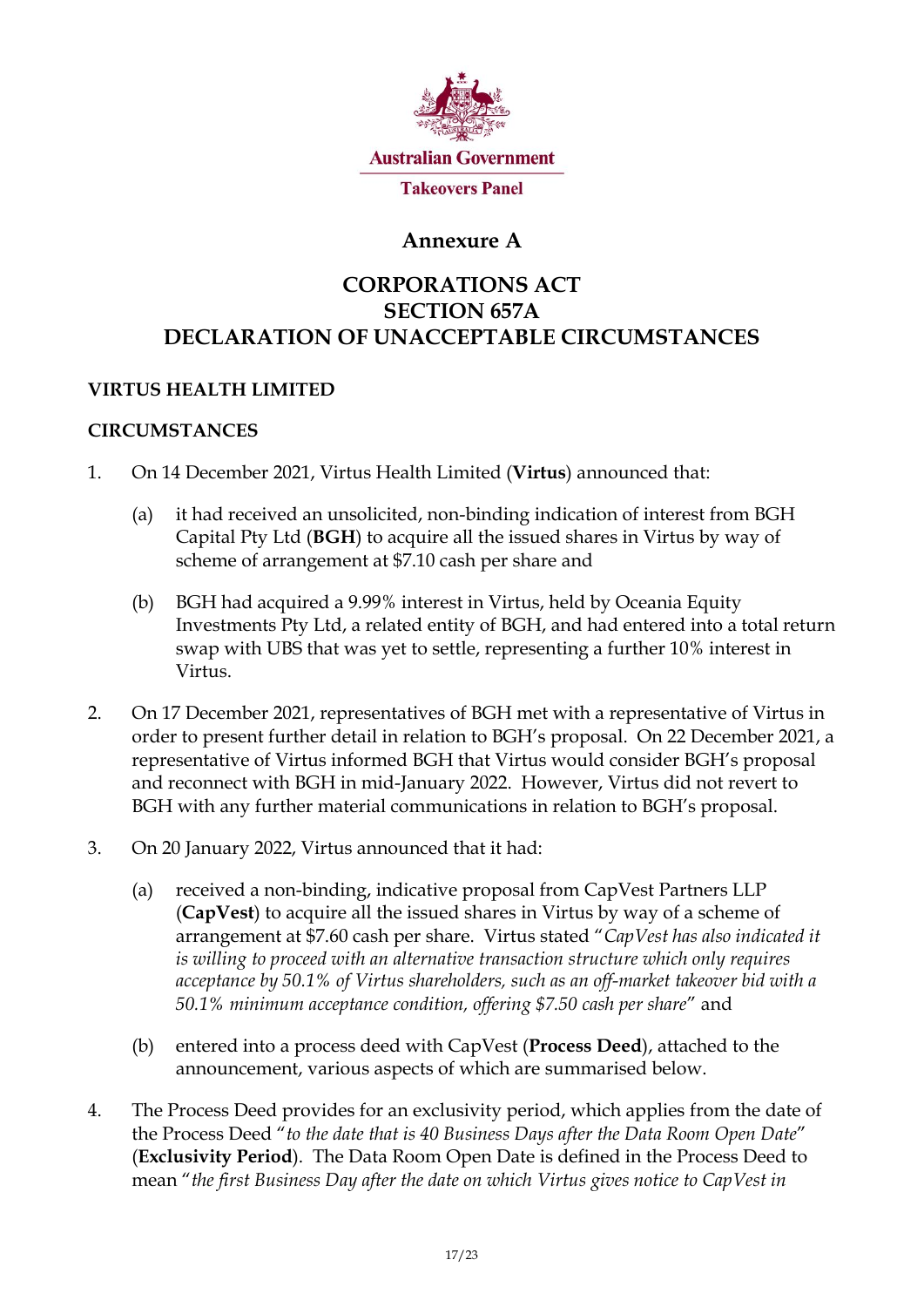#### **Reasons – Virtus Health Limited [2022] ATP 5**

*accordance with clause 2.4(a) and such data room is open and made available to CapVest"* (**Data Room Open Date**).

- 5. The Process Deed contains a number of exclusivity arrangements that apply during the Exclusivity Period, including:
	- (a) no shop, no talk and no due diligence provisions
	- (b) a notification obligation, with the obligation on Virtus to provide to CapVest (among other things) details of the person making the approach and *"all material terms and conditions of, and the nature of, the Competing Proposal, including as to value and price"* and
	- (c) a matching right, which applies to Virtus proposing to enter into an agreement to give effect to a Competing Proposal during the Exclusivity Period.
- 6. A fiduciary carve out (**Fiduciary Out**) applies to the no talk and no due diligence restrictions from "*the date which is 15 Business Days after the Data Room Open Date*".
- 7. A break fee of \$2 million applies if before the end of a period defined as from the date of the Process Deed to a date that is 10 business days after the date on which the Exclusivity Period ends (**Diligence Period**), CapVest gives to Virtus (among other things) an implementation agreement and "*Virtus does not, within 4 Business Days of receiving the executed agreement, execute and return the agreement to CapVest*".
- 8. A break fee of \$4 million applies if (among other things) Virtus has received a competing proposal during the Diligence Period and on or before the date that is four months after the last day of the Diligence Period (**End Date**) has entered into "*any legally binding agreement to give effect to a Superior Proposal*" or "*a person (either alone or with other persons) has made, or has publicly announced their proposal to make, a takeover bid under Chapter 6 of the Corporations Act for ordinary shares in*" Virtus and such a takeover bid has been recommended by the Virtus board.
- 9. Under the Process Deed, Virtus must promptly provide to CapVest any non-public information about the business or affairs of the Virtus Group that is provided or made available to any person in connection with an actual, proposed or potential Competing Proposal and which has not previously been provided to CapVest (**Non-Public Information Provision**).
- 10. The date on which the Data Room Open Date occurred, being 31 January 2022 (and accordingly the date on which the Fiduciary Out came into effect, being 21 February 2022), was unclear as it was not publicly disclosed by Virtus to the market.
- 11. The Panel considers that the following aspects of the exclusivity arrangements in the Process Deed, taken together, have an anti-competitive effect:
	- (a) the Fiduciary Out does not apply during the period from 20 January 2022 (being the date the Process Deed was entered into) to 20 February 2022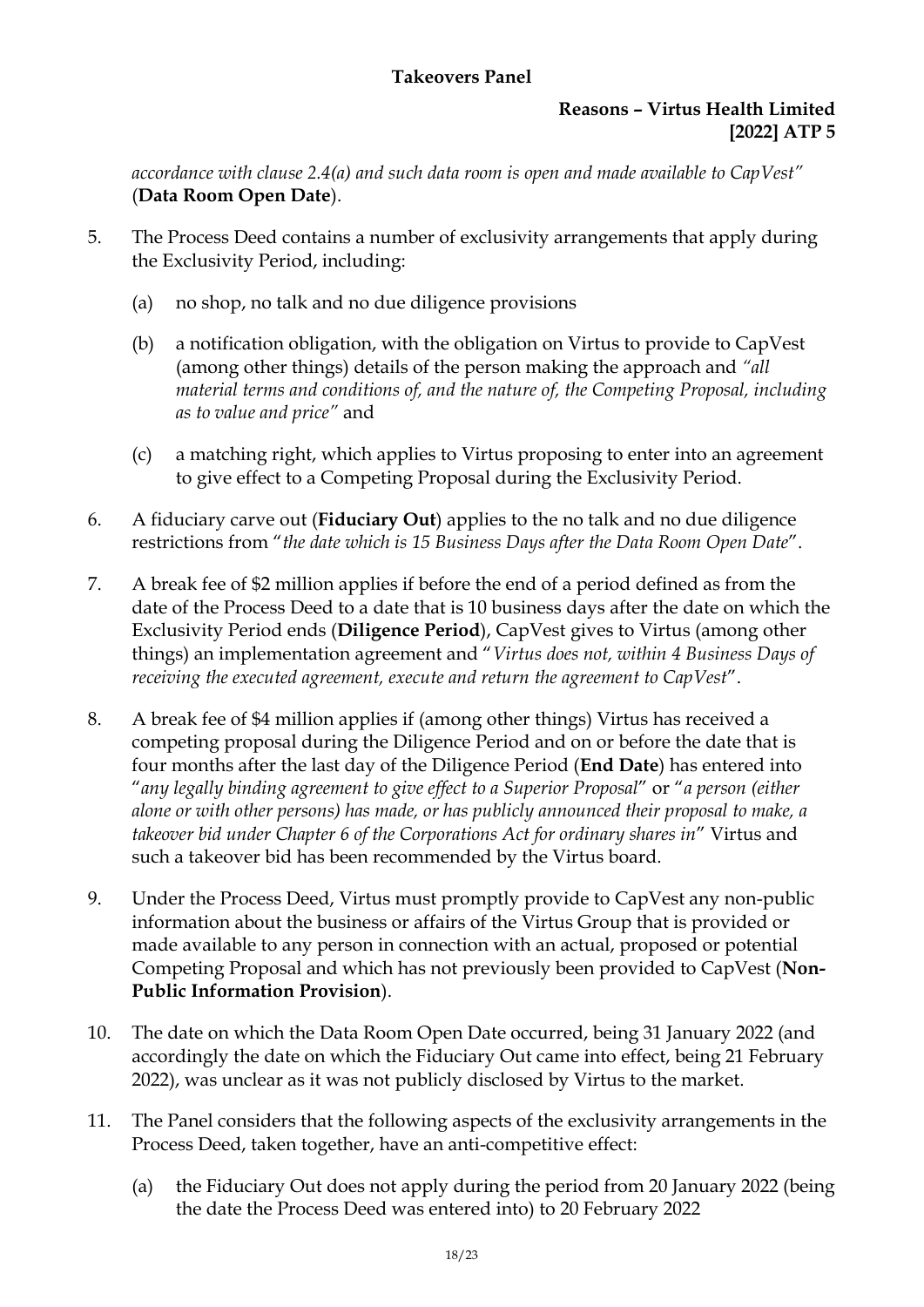### **Reasons – Virtus Health Limited [2022] ATP 5**

- (b) the effectiveness of the Fiduciary Out is unclear in circumstances where CapVest matches any genuine Competing Proposal
- (c) the notification obligation may increase the anti-competitive effect of the no-talk restriction and limit the effectiveness of the Fiduciary Out
- (d) the Non-Public Information Provision was not subject to any exception which would allow for the protection of bidder sensitive information from CapVest in exceptional circumstances
- (e) the Exclusivity Period, the Diligence Period and the End Date mean some of the exclusivity arrangements are in place for a number of months and
- (f) the exclusivity arrangements are granted in respect of an indicative proposal and there is no guarantee that Virtus shareholders would receive a binding bid at the indicative price under CapVest's proposal or at all.

#### **EFFECT**

12. The Panel considers that the exclusivity arrangements, considered as a whole, and having regard to the factual matrix of this matter, inhibit or are likely to inhibit the acquisition of control over voting shares in Virtus taking place in an efficient, competitive and informed market.

# **CONCLUSION**

- 13. It appears to the Panel that the circumstances are unacceptable circumstances:
	- (a) having regard to the effect that the Panel is satisfied they have had, are having, will have or are likely to have on:
		- (i) the control, or potential control, of Virtus or
		- (ii) the acquisition, or proposed acquisition, by a person of a substantial interest in Virtus
	- (b) further or in the alternative, having regard to the purposes of Chapter 6 set out in section 602 *of the Corporations Act 2001* (Cth) (**Act**).
- 14. The Panel considers that it is not against the public interest to make a declaration of unacceptable circumstances. It has had regard to the matters in section 657A(3) of the Act.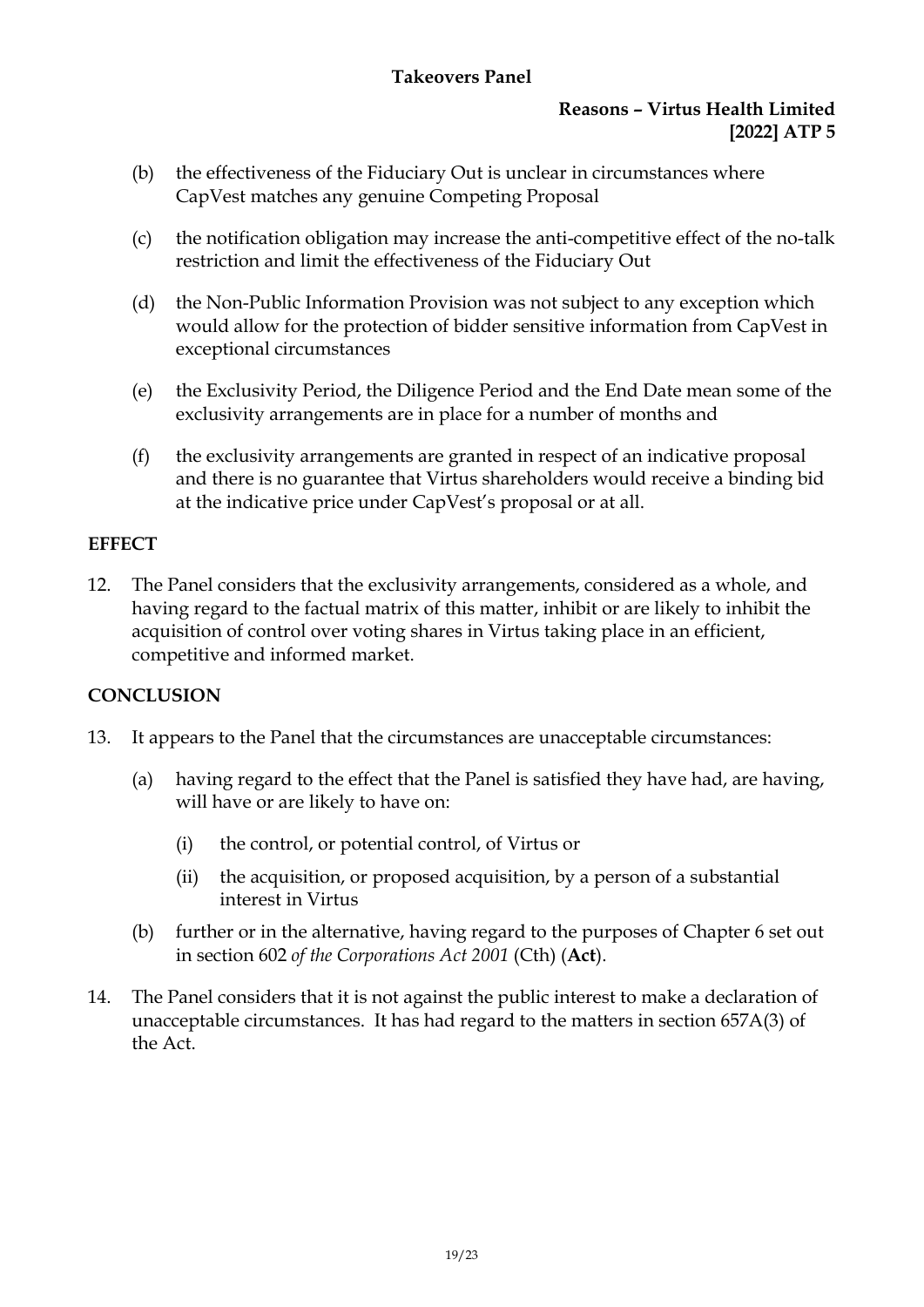#### **Reasons – Virtus Health Limited [2022] ATP 5**

#### **DECLARATION**

The Panel declares that the circumstances constitute unacceptable circumstances in relation to the affairs of Virtus.

**Tania Mattei General Counsel with authority of Richard Hunt President of the sitting Panel Dated 23 February 2022**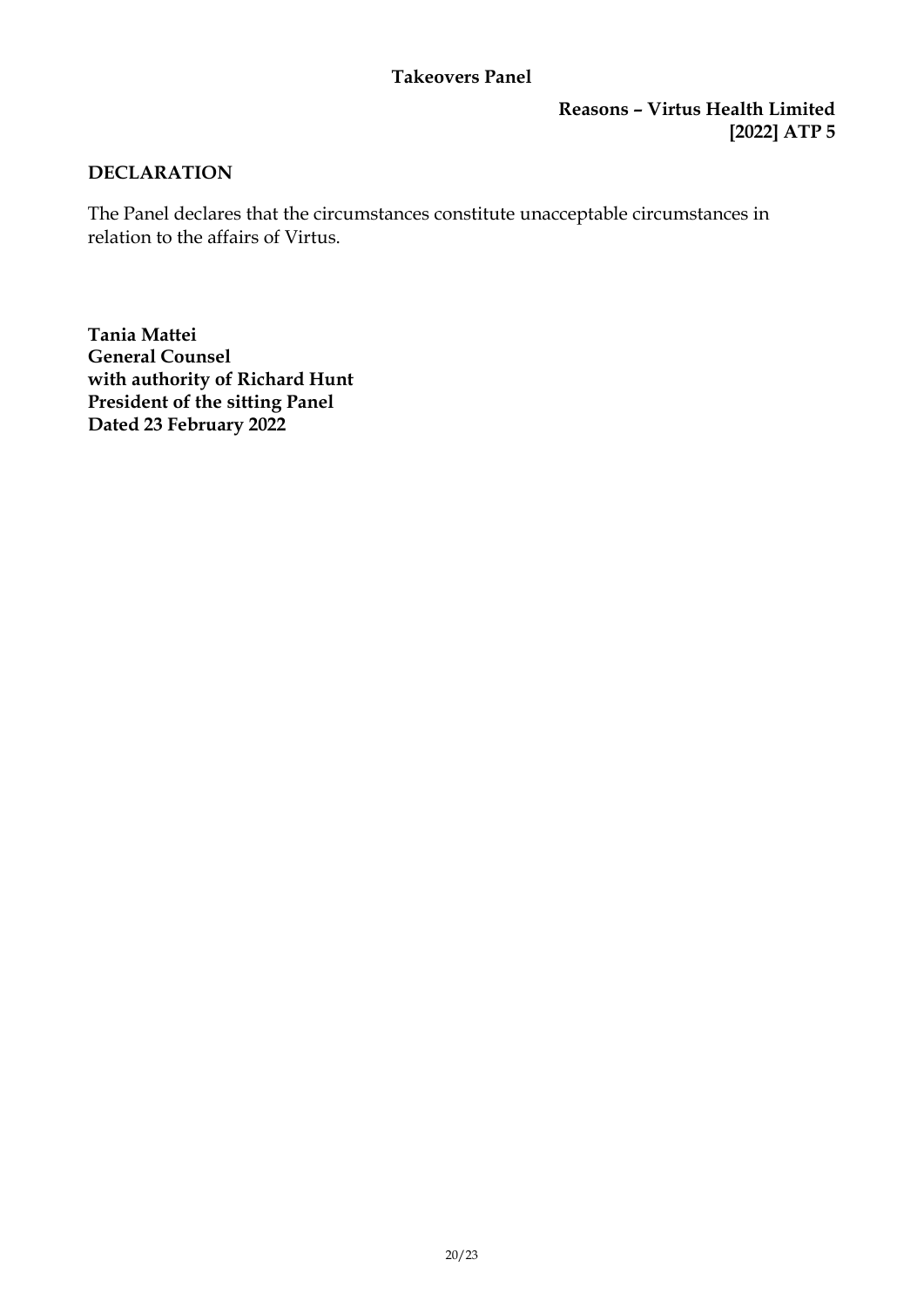

# **Annexure B CORPORATIONS ACT SECTION 657D ORDERS**

# **VIRTUS HEALTH LIMITED**

The Panel made a declaration of unacceptable circumstances on 23 February 2022.

# **THE PANEL ORDERS**

- 1. Virtus and CapVest (and its Associates) are prohibited from entering into any legally binding agreement to give effect to a Relevant Transaction, and CapVest is prohibited from announcing an intention to make, or making, a takeover bid for Virtus, on and from the date of these orders until the expiry of 10 Business Days after the date that the ASX announcement is made under Order 3.
- 2. Each of clauses 4.4 (No talk), 4.5 (No due diligence), 4.6 (Fiduciary carve out to the no talk and no diligence requirements), 4.7 (Non-public information) and 4.11 (Notification obligation) of the Process Deed between CapVest and Virtus announced by Virtus on 20 January 2022 (**Process Deed**) are of no force and effect as of 8:00pm (Melbourne time) on the date that is 2 Business Days after the date of these orders unless:
	- (a) the Process Deed is amended in a form acceptable to the Panel and including any necessary consequential amendments (**Amended Process Deed**) to ensure that:
		- (i) it is clear that the 'fiduciary out' in clause  $4.6$  is effective to create an exception to each of clauses 4.4 and 4.5 (in the context of the board of Virtus determining that it is in the best interests of Virtus shareholders for the board of Virtus to facilitate, or continue to facilitate, a Competing Proposal notwithstanding that the relevant Competing Proposal may not be more favourable to Virtus shareholders than any counter proposal made by CapVest), including but not limited to deleting or amending clause 4.11 so that it does not oblige Virtus to notify CapVest of a Competing Proposal until after the board of Virtus has determined whether the 'fiduciary out' in clause 4.6 applies and
		- (ii) the requirement for Virtus to provide information to CapVest under clause 4.7 is subject to an exception which allows for the protection of bidder sensitive information from CapVest in exceptional circumstances and
	- (b) Virtus provides a copy of the fully executed version of the Amended Process Deed to the Panel.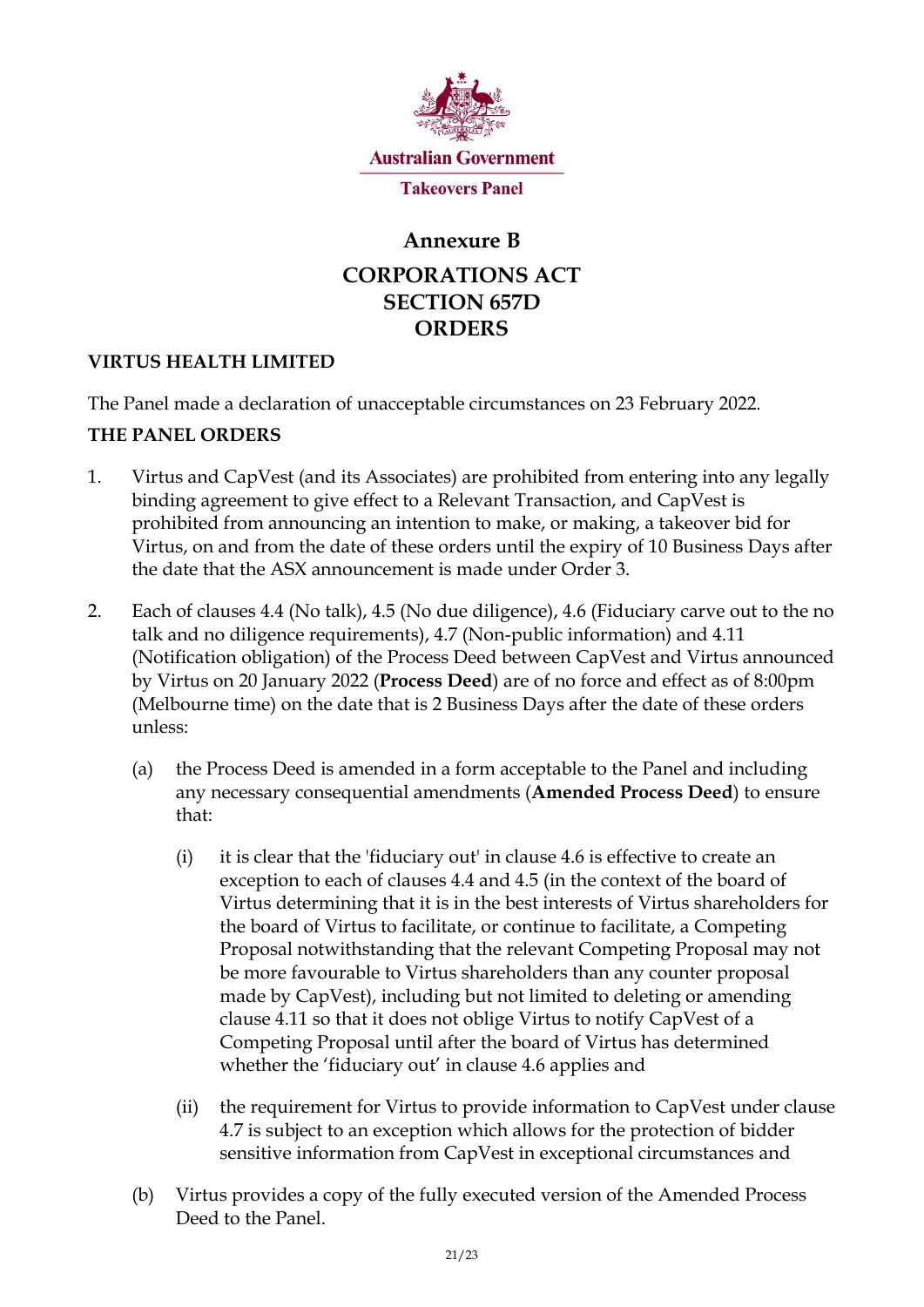### **Reasons – Virtus Health Limited [2022] ATP 5**

- 3. Virtus must, as soon as practicable after the date of these orders, and in any event within 3 Business Days after the date of these orders:
	- (a) in the event that an Amended Process Deed is approved and provided to the Panel under Order 2, release an ASX announcement (in a form approved by the Panel) which discloses details of all material terms of the Amended Process Deed and discloses that the Data Room Open Date occurred on 31 January 2022 or
	- (b) in the event that clauses 4.4, 4.5, 4.6, 4.7 and 4.11 of the Process Deed become of no force and effect under Order 2, release an ASX announcement (in a form approved by the Panel) which explains that clauses 4.4, 4.5, 4.6, 4.7 and 4.11 of the Process Deed have become of no force and effect and discloses that the Data Room Open Date occurred on 31 January 2022.
- 4. In these orders, the following definitions apply and capitalised terms used but not defined in these orders have the meaning given to them in the Process Deed:

| <b>Amended Process</b><br>Deed | has the meaning given in Order 2(a)                                                                                                                                                                                                                                                                    |  |
|--------------------------------|--------------------------------------------------------------------------------------------------------------------------------------------------------------------------------------------------------------------------------------------------------------------------------------------------------|--|
| CapVest                        | means CapVest Partners LLP                                                                                                                                                                                                                                                                             |  |
| <b>Process Deed</b>            | has the meaning given in Order 2                                                                                                                                                                                                                                                                       |  |
| <b>Relevant Transaction</b>    | means a transaction under which CapVest or<br>its Affiliates (either alone or with any<br>Associate) would:                                                                                                                                                                                            |  |
|                                | a) directly or indirectly acquire Voting<br>Power in, or have a right to acquire a<br>legal, beneficial or economic interest<br>in, or control of, more than 20% of the<br>securities in any member of the Virtus<br>Group                                                                             |  |
|                                | b) acquire Control of any member of the<br>Virtus Group                                                                                                                                                                                                                                                |  |
|                                | c) directly or indirectly acquire or<br>become the holder of, or otherwise<br>acquire or have a right to acquire a<br>legal, beneficial or economic interest<br>in, or control of, all or substantially all<br>or a material part of the Business or<br>assets of any member of the Virtus<br>Group or |  |
|                                | d) otherwise directly or indirectly<br>acquire, be stapled with or merge with<br>Virtus,                                                                                                                                                                                                               |  |